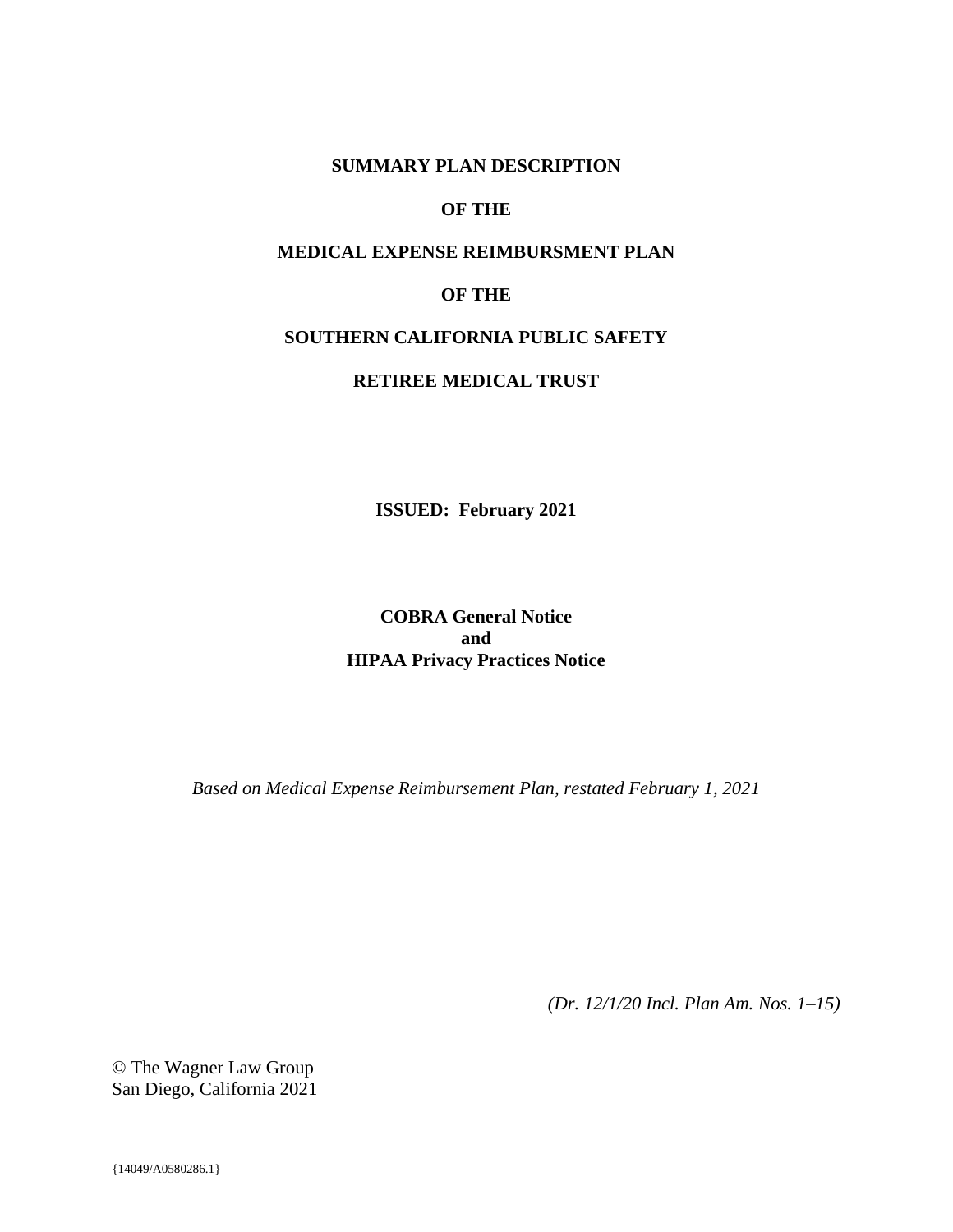Dear Participants in the Southern California Public Safety Retiree Medical Trust:

The Southern California Public Safety Retiree Medical Trust (the "Trust") was established by the Alhambra Police Officers Association ("APOA"). The Trust is an employee benefits trust designed to provide financial support during your retirement, in the form of reimbursement toward retiree medical costs. Your Association has negotiated an employer contribution into this Trust; specific language can be found in your Memorandum of Understanding ("MOU"). By negotiating a contribution to the Medical Expense Reimbursement Plan of the Southern California Public Safety Retiree Medical Trust (the "Plan"), your Association is proactively planning for your retirement by prefunding the continually increasing medical expenses of retirees.

The Trust is highly tax favored. The contributions are made with pretax dollars; the Trust earnings are not taxable; and when you begin receiving benefits in the future, they will not be taxed (unlike pension payments, which are taxed).

We, the Board of Trustees, are fellow police officers, selected by the membership of the APOA. We are very pleased to distribute to you this Summary Plan Description, which provides general information regarding the operation of the Plan in a question and answer format, a brief summary of the Plan, and rights and protections to which you are entitled under federal law.

The Board of Trustees is totally committed to the successful operation of this Plan, with a goal of helping police officers and their families lessen the burden of retiree health costs. We welcome your input and comments.

Best Regards,

Board of Trustees Southern California Public Safety Retiree Medical Trust February 2021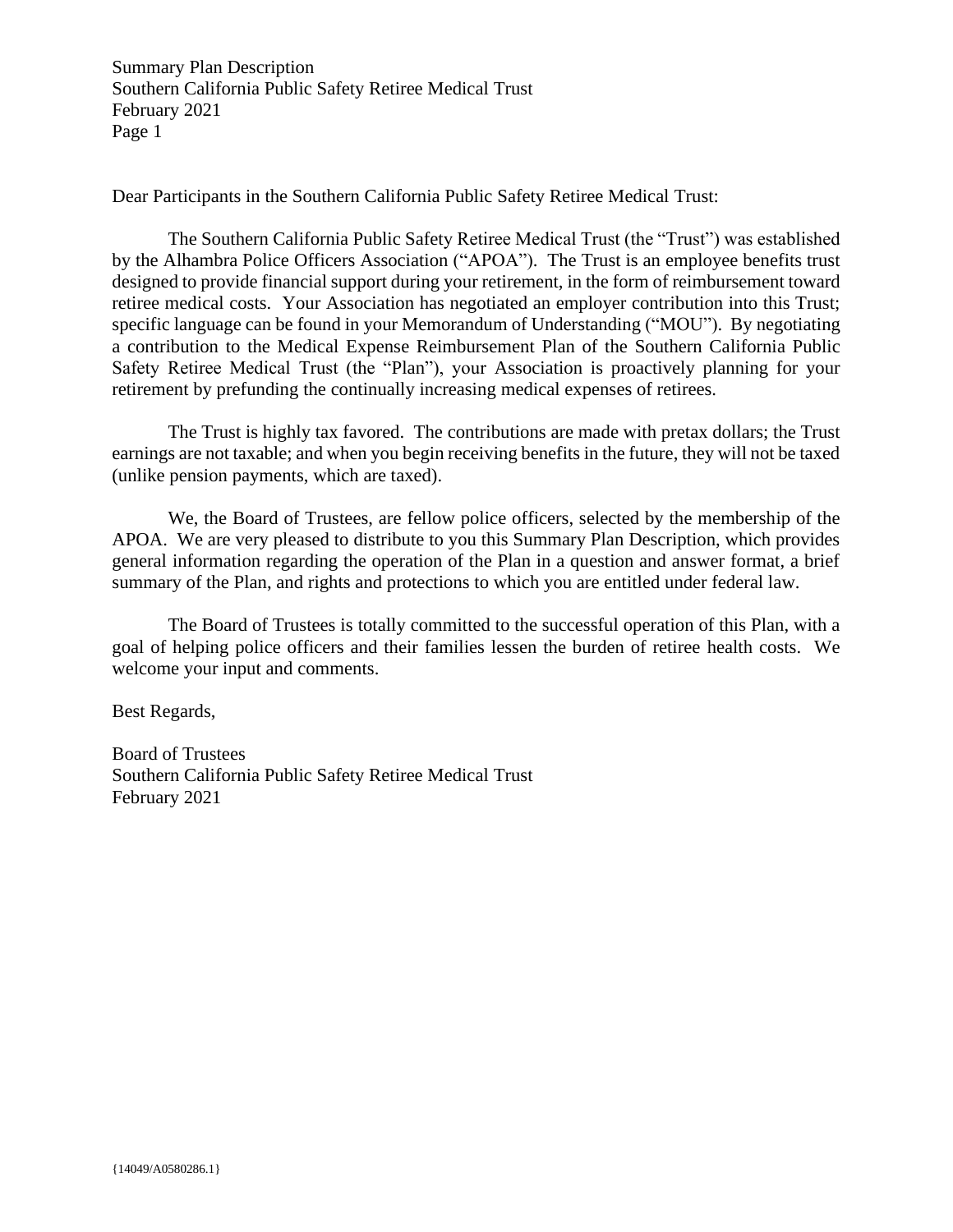# **HIGHLIGHTS OF THE PLAN**

**Eligibility.** Generally, current Employees will need 7 years in the Plan to achieve eligibility for reimbursement benefits from the Trust. A minimum Benefit Level<sup>1</sup> is available to Employees employed on July 1, 2005, who did not participate in the Plan for 7 years prior to retirement.

**Benefits.** Your benefits from this Trust come in the form of reimbursement for certain medical  $costs$ , which are considered Covered Expenses<sup>2</sup> and incurred after you retire. Your reimbursement is limited to the amount of your monthly Benefit Level, which will vary by Employee and depends on your years of Active Service in the Plan. Note that your monthly Benefit Level is reduced by 25% upon Medicare eligibility. Contact the Trust Office to find out your Benefit Level.

**Claims.** You must present your claims to the Trust Office with your proof of Covered Expense payment, on a form approved by the Trustees, within 3 months from the end of the plan year in which you paid for the Covered Expense. The Plan Year ends on January 31<sup>st</sup>; claims for payments made during the prior Plan Year are due no later than April 30<sup>th</sup> each year. However, you are encouraged to submit your claims throughout the Plan Year.

**Change of Address, Spouse, or Children.** If you move or have a change in mailing address, it is your responsibility to update the mailing address on file with the Trust Office. It is also your responsibility to update the information on file with the Trust Office if you get divorced or married or a new child is born or adopted. Failure to notify the Trust Office may result in loss or delay of benefit payments.

**Trust Office (Administrator).** The Trust Office provides important services to the Trust. For example, to find out your Benefit Level, submit benefit claims, request a copy of the Plan or notify the Trust of a change in address, you may contact the Trust Office at:

> **Southern California Public Safety Retiree Medical Trust c/o Benefit Programs Administration 1200 Wilshire Blvd., 5th Floor Los Angeles, CA 90017 833.504.3967 [scpublicsafety@bpabenefits.com](mailto:scpublicsafety@bpabenefits.com) www.scpublicsafety.com**

## **Important Information–Please Read:**

This Summary Plan Description ("SPD") has been designed to provide you with key information about the Trust, but it does not provide all the details and limitations of the Plan. Exact specifications are provided in the Medical Expense Reimbursement Plan, restated effective February 1, 2021 (Dr. 12/7/20), and as amended from time to time thereafter (the "Plan"). If there is a conflict between the Plan and what is contained in this Summary Plan Description or any other description, the terms of the Plan will prevail.

<sup>&</sup>lt;sup>1</sup> Capitalized terms contained herein are defined in the Plan.

<sup>&</sup>lt;sup>2</sup> See Q&A 4 for a detailed description of the type of expenses for which you may be reimbursed.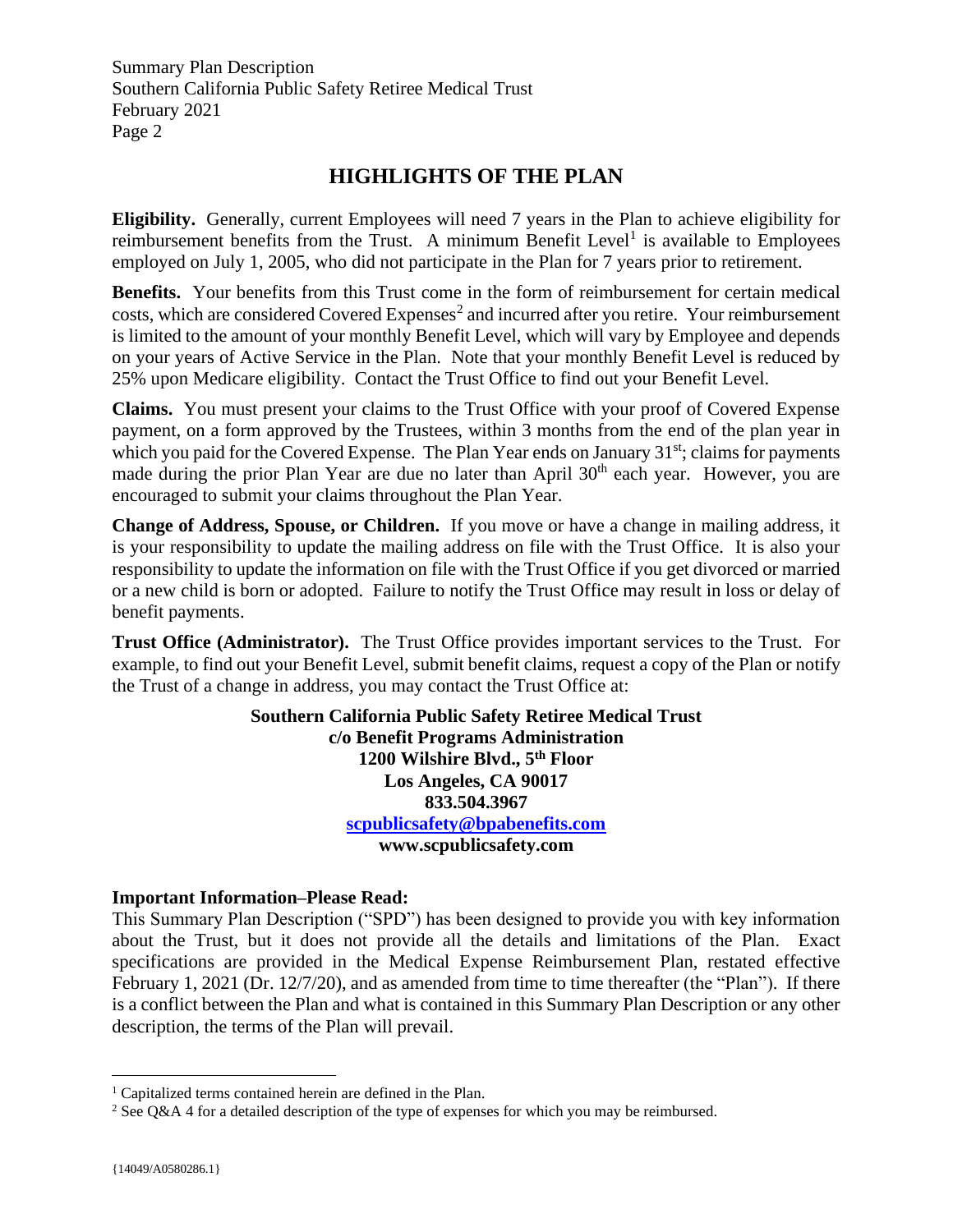# **SUMMARY PLAN DESCRIPTION**

# **TABLE OF QUESTIONS**

| 1.  |                                                                                                                                                |  |
|-----|------------------------------------------------------------------------------------------------------------------------------------------------|--|
| 2.  |                                                                                                                                                |  |
| 3.  |                                                                                                                                                |  |
| 4.  |                                                                                                                                                |  |
| 5.  |                                                                                                                                                |  |
| 6.  |                                                                                                                                                |  |
| 7.  | How is the Benefit Level calculated for my Surviving Spouse                                                                                    |  |
| 8.  | Are there benefits for my Domestic Partner in the event of my death?  11                                                                       |  |
| 9.  |                                                                                                                                                |  |
| 10. |                                                                                                                                                |  |
| 11. | What happens if I have an expense that exceeds my monthly<br>Benefit Level or I do not use my full Benefit Level in one month?  14             |  |
| 12. | Is there a time limit for filing a lawsuit against the Trust for                                                                               |  |
| 13. | Who pays the costs of evaluating and implementing a Qualified Domestic<br>Relations Order ("QDRO") or Qualified Medical Child Support Order    |  |
| 14. |                                                                                                                                                |  |
| 15. |                                                                                                                                                |  |
| 16. | What are the circumstances that may result in ineligibility, suspension,<br>or denial of benefits; or amendment or termination of the Plan? 15 |  |
| 17. | Can I assign my benefits and rights under the Plan to a medical                                                                                |  |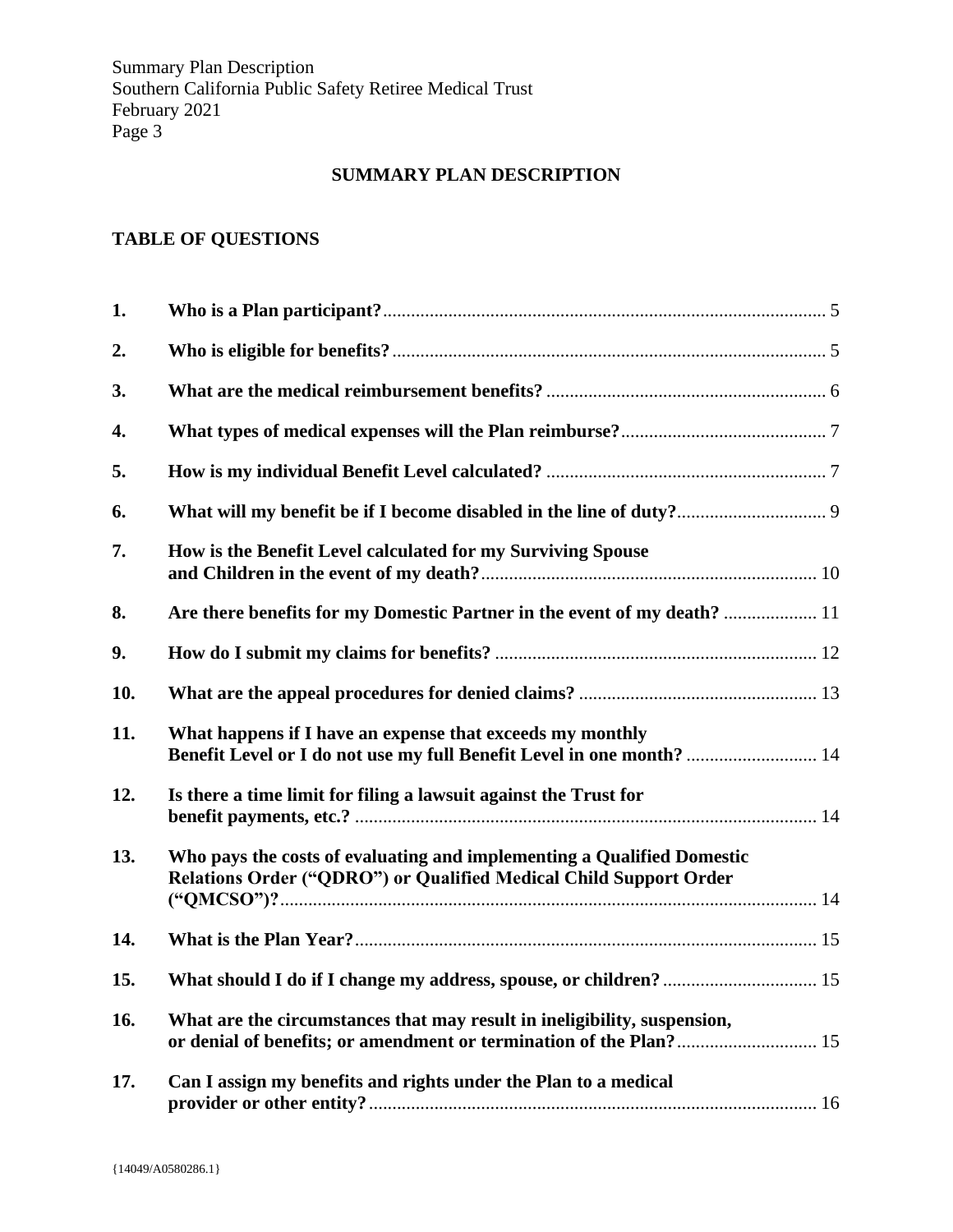| 18. |                                                                       |                                                             |  |
|-----|-----------------------------------------------------------------------|-------------------------------------------------------------|--|
| 19. | Is there any other information about this Plan that I should know? 17 |                                                             |  |
|     | A.                                                                    |                                                             |  |
|     | <b>B.</b>                                                             | The name and address of the employee organization that      |  |
|     | $\mathbf{C}$ .                                                        |                                                             |  |
|     | D.                                                                    |                                                             |  |
|     | Е.                                                                    |                                                             |  |
|     | F.                                                                    |                                                             |  |
|     | G.                                                                    | The existence of a bargaining agreement that addresses this |  |
|     | H.                                                                    |                                                             |  |
|     | I.                                                                    | <b>Uniformed Services Employment and Reemployment</b>       |  |
|     | J.                                                                    | Consolidated Omnibus Budget Reconciliation Act (COBRA).  19 |  |
|     | <b>K.</b>                                                             |                                                             |  |
|     | L.                                                                    |                                                             |  |
|     | M.                                                                    |                                                             |  |
|     | N.                                                                    |                                                             |  |
|     | <b>O.</b>                                                             |                                                             |  |
|     |                                                                       |                                                             |  |
|     |                                                                       |                                                             |  |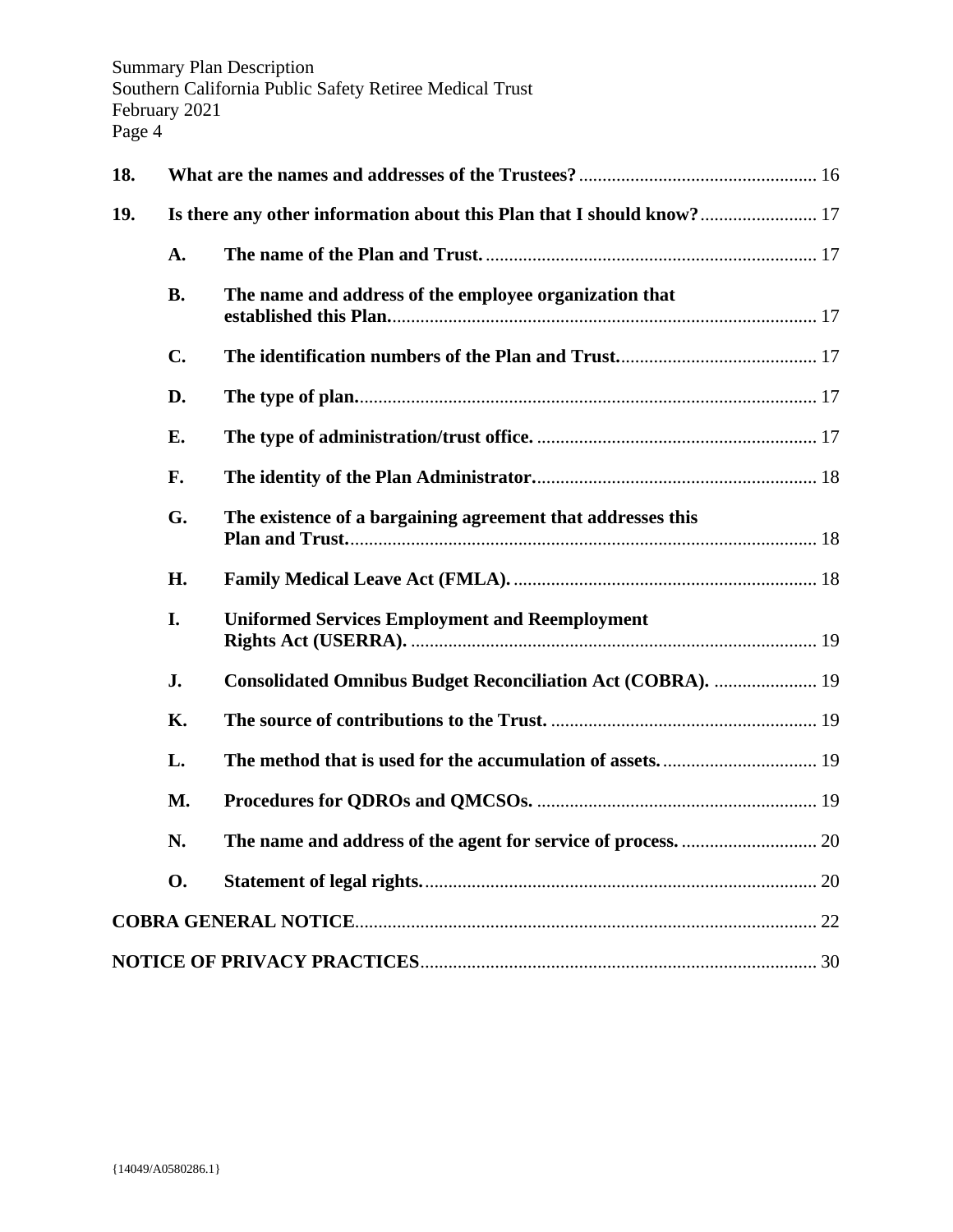# **SUMMARY PLAN DESCRIPTION**

#### <span id="page-5-0"></span>**1. Who is a Plan participant?**

All full time Employees, employed on or after July 1, 2005, who are represented by the APOA, and for whom the Trust has received mandatory Contributions pursuant to a MOU during the Employee's employment, participate in the Plan. Employees who promoted out of the APOA after July 1, 2005, and on whom the Trust has received mandatory Contributions following promotion, also participate in the Plan and receive Active Service for each month of Contributions received.

#### <span id="page-5-1"></span>**2. Who is eligible for benefits?**

An Employee described in Q&A 1 becomes eligible for benefits under the Plan, generally, after the Employee meets all the following requirements:

- Earns 7 years of Active Service (i.e., 7 years of Contributions to the Trust during employment);
- Contributions are made to the Trust for all years of Active Service;
- Attains age 50 if hired before July 1, 2013, or age 57 if hired on or after July 1, 2013; and
- Separates from all employment with the City of Alhambra (the "City"). (Return to any employment with the City after retirement will cause a suspension of benefit payments for the length of that re-employment. Benefit payments will resume upon separation from all employment with the City.)

#### **Special Eligibility Provisions:**

- *Employee represented by the APOA on July 1, 2005.* An individual who was both an Employee and represented by the APOA on July 1, 2005, and had contributions made to the Trust on his or her behalf pursuant to a MOU in effect on that date, shall be an Eligible Retiree when he or she attains the applicable eligibility age (currently 50) and separates from employment with the City of Alhambra (regardless of whether he or she earned 7 years of Active Service).
- *Calculating Active Service for Initial Plan Participants.* The City started making contributions for the Trust on July 1, 2005, and transferred those contributions to the Trust upon its establishment on February 1, 2006. Individuals employed on July 1, 2005, started earning Active Service on July 1, 2005, prior to the Trust effective date.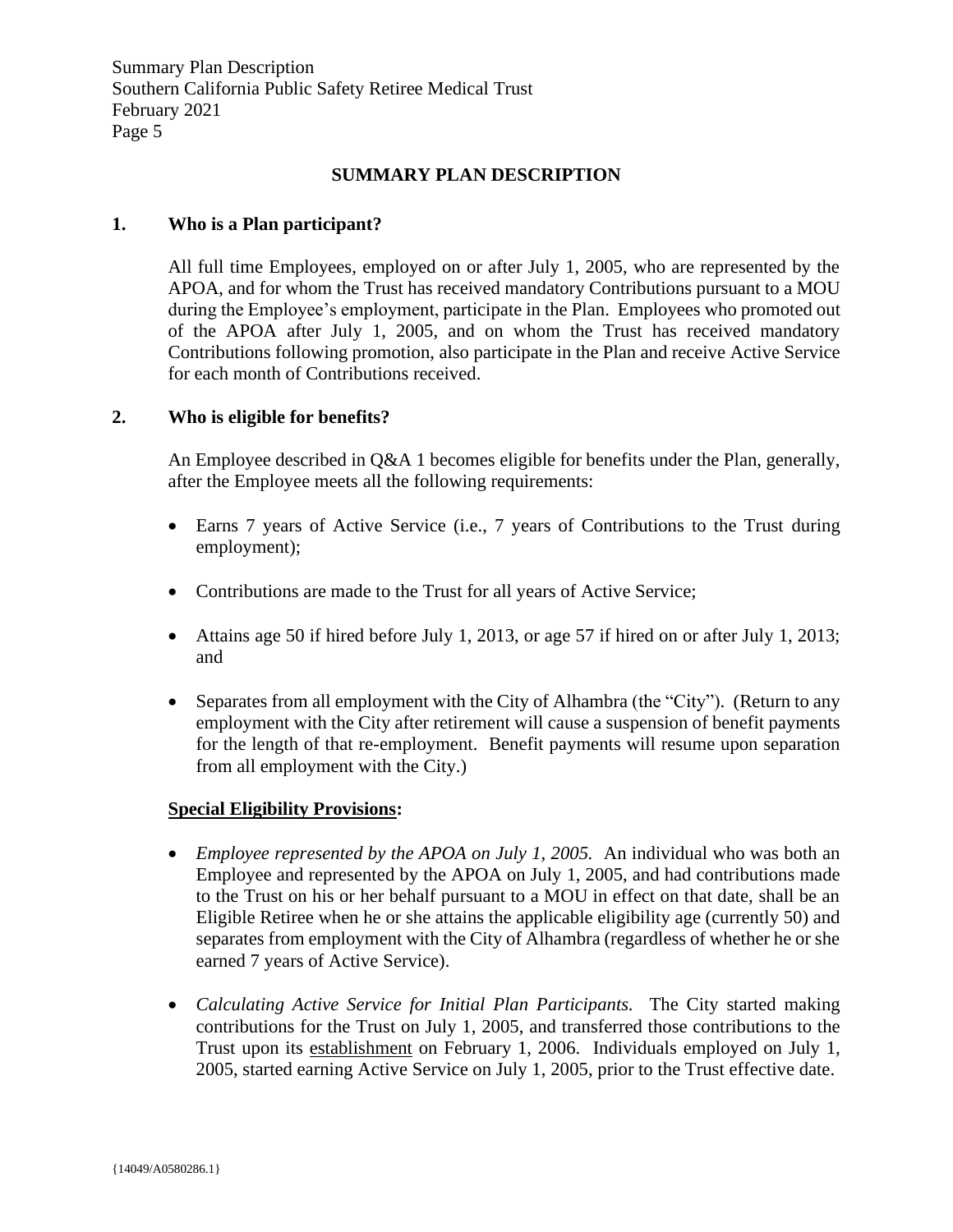> • *Employees permanently disabled in the line of duty*.If an Employee becomes permanently disabled in the line of duty and submits written proof to the Trust Office from the State of California Division of Workers' Compensation of a work-related, permanent disability rating of 40% or more, then that Employee shall be an Eligible Retiree without meeting the above eligibility requirements. However, these early benefits are limited in amount and duration until the Eligible Retiree meets the applicable eligibility age. For more information about individuals disabled in the line of duty, please see Q&A 6.

## **Eligibility of Spouse and Children:**

- An Eligible Retiree has the right to submit claims for the Covered Expenses of his or her legal spouse and Children, but there is only one monthly Benefit Level for reimbursement of all Beneficiaries' expenses.
- Spouse includes any lawful spouse. The Trust grants the same rights and benefits to same-sex spouses as it grants to opposite-sex spouses. Please keep the Trust Office notified of your marital status and current spouse.
- Child includes the natural or adopted child of the Eligible Retiree or Employee, the stepchild of the Eligible Retiree or Employee, and a foster child placed with the Employee or Eligible Retiree by an authorized placement agency or by court order. Children are only eligible for benefits under age 26, unless the Child is legally dependent upon the Eligible Retiree or Employee and is determined to be totally disabled by the Social Security Administration.
- The Surviving Spouse and Surviving Children of an Employee who has attained the Active Service eligibility requirements above, but dies before attaining the eligibility age, is still eligible for survivor benefits.

#### <span id="page-6-0"></span>**3. What are the medical reimbursement benefits?**

After meeting the eligibility requirements, Beneficiaries are entitled to reimbursement toward the payment of Covered Expenses, which consists of insurance premiums and medical expenses incurred on or after attaining eligibility. Reimbursement payments are subject to proper and timely submission of benefit claims. The amount of the reimbursement payment is limited to the Eligible Retiree's monthly Benefit Level (See Q&A 5).

Cost Sharing. It is important to remember that the Plan reimburses toward the cost of Covered Expenses, but your Benefit Level may not cover the entire Covered Expense amount. If your Benefit Level does not cover the entire cost of your Covered Expense, you will be responsible for the balance of any Covered Expense amounts in excess of your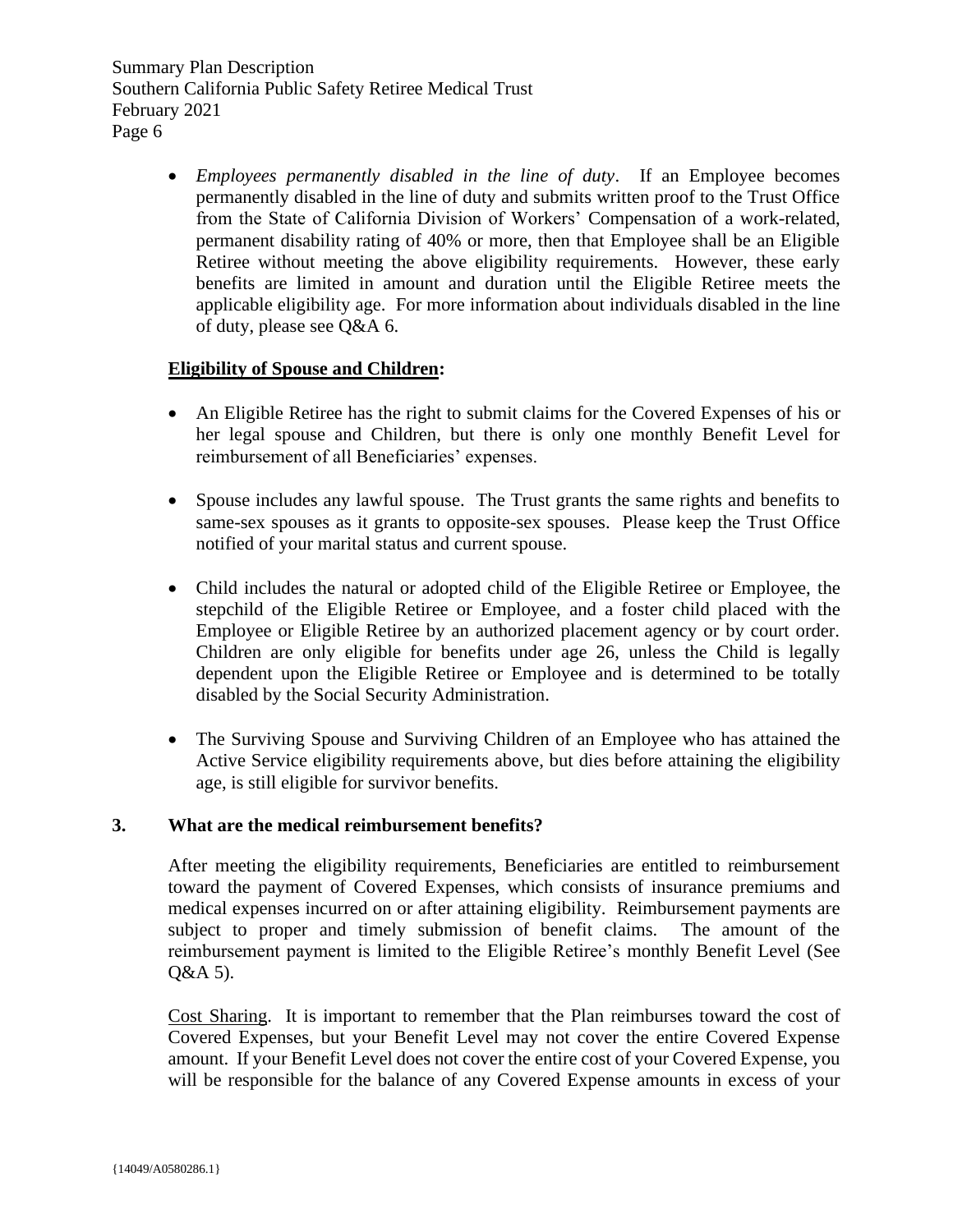Benefit Level. Further, your reimbursement amount cannot exceed the actual amount of your out-of-pocket expense.

# <span id="page-7-0"></span>**4. What types of medical expenses will the Plan reimburse?**

The following medical expenses are considered Covered Expenses and will be reimbursed by the Plan:

- Premium or contribution payments to health, dental, or vision insurance plans, for coverage in effect while the Beneficiary is eligible for benefits and for types of medical expenses excludible from gross income under Section 105(b) of the Internal Revenue Code of 1986, as amended (the "Code").
- Medical expense excludable from gross income under Code Section 213(d) (i.e., costs for diagnosis, cure, mitigation, treatment, or prevention of disease or injury) for medical services or supplies, including insulin but excluding all other nonprescribed drugs, provided while the Beneficiary is eligible for benefits.

# <span id="page-7-1"></span>**5. How is my individual Benefit Level calculated?**

The Benefit Amount is the monthly maximum amount available for the reimbursement of Covered Expenses, as determined by the Trustees from time to time. Your Benefit Level is a percentage of the Benefit Amount based on the number of Active Service years you have earned. You need 12 years of Active Service in the Plan to have a Benefit Level equal to 100% of the Benefit Amount. The individual Benefit Level for an Eligible Retiree is determined by multiplying the current Benefit Amount (\$1,075 on the date of this publication) by the Percentage of Benefit Amount for your years of Active Service (see table below).

| <b>YEARS OF ACTIVE SERVICE</b> | PERCENTAGE OF BENEFIT AMOUNT |
|--------------------------------|------------------------------|
| Less than 7                    | 0%                           |
|                                | 58.3%                        |
|                                | 66.7%                        |
|                                | 75.0%                        |
|                                | 83.3%                        |
|                                | 91.7%                        |
|                                | 100%                         |

For example, at the current Benefit Amount of \$1,075, if an Employee retires in 2021 after earning 9 years of Active Service and meeting all the eligibility requirements, that Employee would be entitled to 75% of the Benefit Amount, and his/her individual monthly Benefit Level would equal \$806.25 (i.e., \$1,075 x 0.75).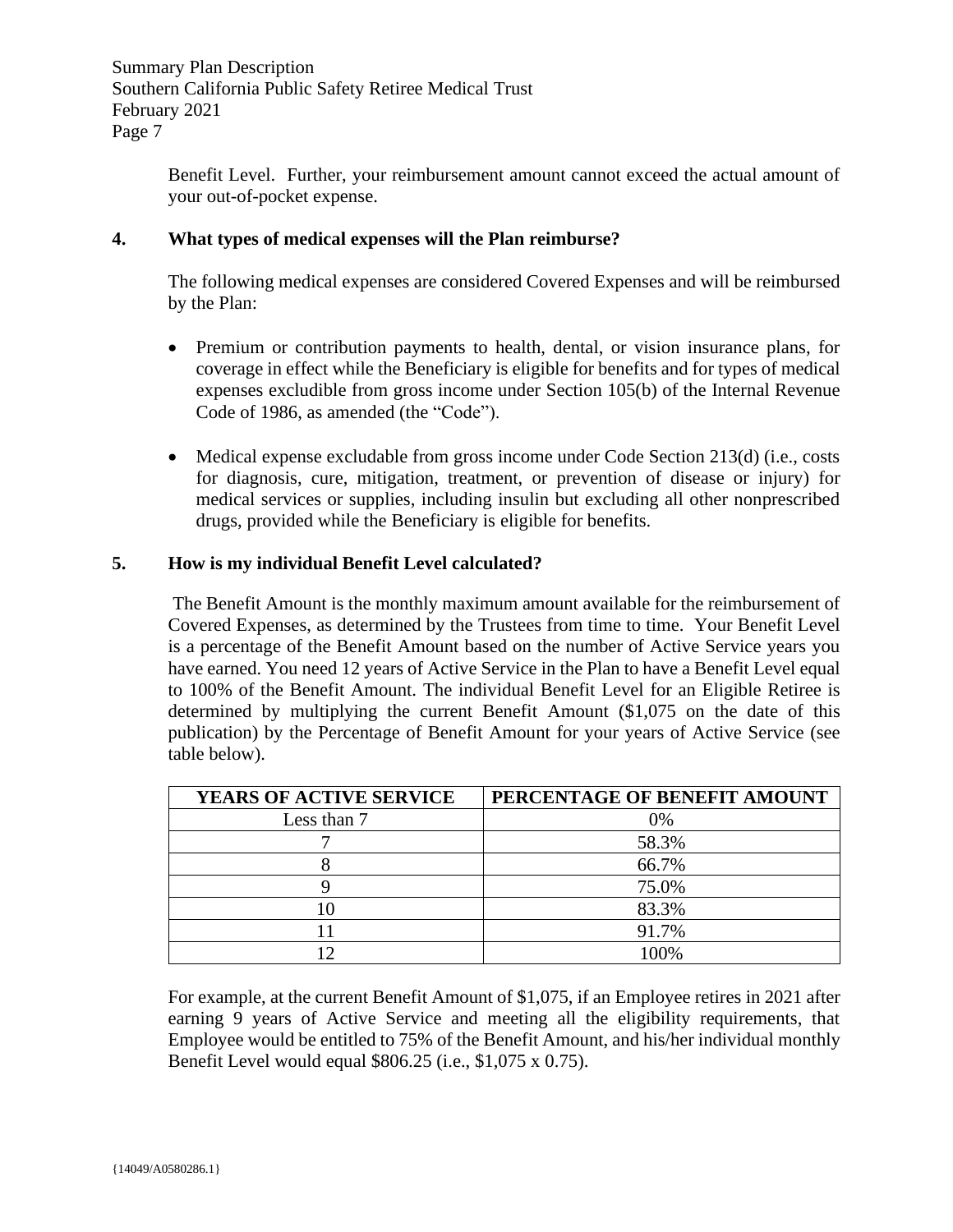- *Minimum Benefit Amount.* Appendix A to the Plan provides the current Minimum Benefit Amount. The Minimum Benefit Amount is used to calculate a Beneficiary's Benefit Level in the following circumstances:
	- (1) **Eligible Retiree Employed on July 1, 2005, without 7 Years of Active Service.**  If an Employee was employed by the City and a member of the bargaining unit represented by the APOA on July 1, 2005, and the City made contributions to the Trust on the Employee's behalf, then the Employee is an Eligible Retiree regardless of whether he or she had 7 years of Active Service in the Trust. If the Employee did not have 7 years of Active Service, then he or she will have a Benefit Level equal to the Minimum Benefit Amount (currently \$626.73). If the Employee had 7 or more years of Active Service, then he or she will have a Benefit Level calculated as a Percentage of the Benefit Amount (see table above).
	- (2) **Disabled Eligible Retiree without 7 Years of Active Service.** An Employee who meets the Plan requirements for a disabled Eligible Retiree (see Q&A 2 for qualification requirements) will be an Eligible Retiree regardless of whether he or she had 7 years of Active Service in the Trust. If the disabled Eligible Retiree did not have 7 years of Active Service, then he or she will have a Benefit Level equal to the Minimum Benefit Amount (currently \$626.73). If the disabled Eligible Retiree had 7 or more years of Active Service, then he or she will have a Benefit Level calculated as a Percentage of the Benefit Amount (see table above). If the disabled Eligible Retiree has not yet attained the eligibility age (50 or 57, as applicable), then the disabled Eligible Retiree will be entitled to only 50% of his/her Benefit Level for 24 consecutive months after separation from City employment. Benefit payments are then suspended until the disabled Eligible Retiree attains the eligibility age. When the disabled Eligible Retiree attains the eligibility age (50 or 57, as applicable), the disabled Eligible Retiree is entitled to 100% of his/her Benefit Level.

The disabled Eligible Retiree has the right to select the 24-month period for benefits, which must occur between his/her documented disability date and attaining eligibility age  $(50<sup>th</sup>$  or  $57<sup>th</sup>$  birthday, as applicable). The 24-month period will start when the Trust Office receives a claim for benefits. **If the Eligible Retiree does not submit a claim to start the 24-month period, then this benefit period is forfeited upon expiration of the claim deadline for that plan year.**

(3) **Survivors of Employees Who Die in the Line of Duty.** If an Employee dies in the line of duty,<sup>3</sup> then the Benefit Level of the Surviving Spouse and Children is calculated based on the deceased Employee's Benefit Level on the date of his/her death (see table above). If the Employee did not have 7 years of Active Service on the date of death, then the deceased Employee's Benefit Level is equal to the

<sup>&</sup>lt;sup>3</sup> See Q&A 7 for qualification requirements for death in line of duty.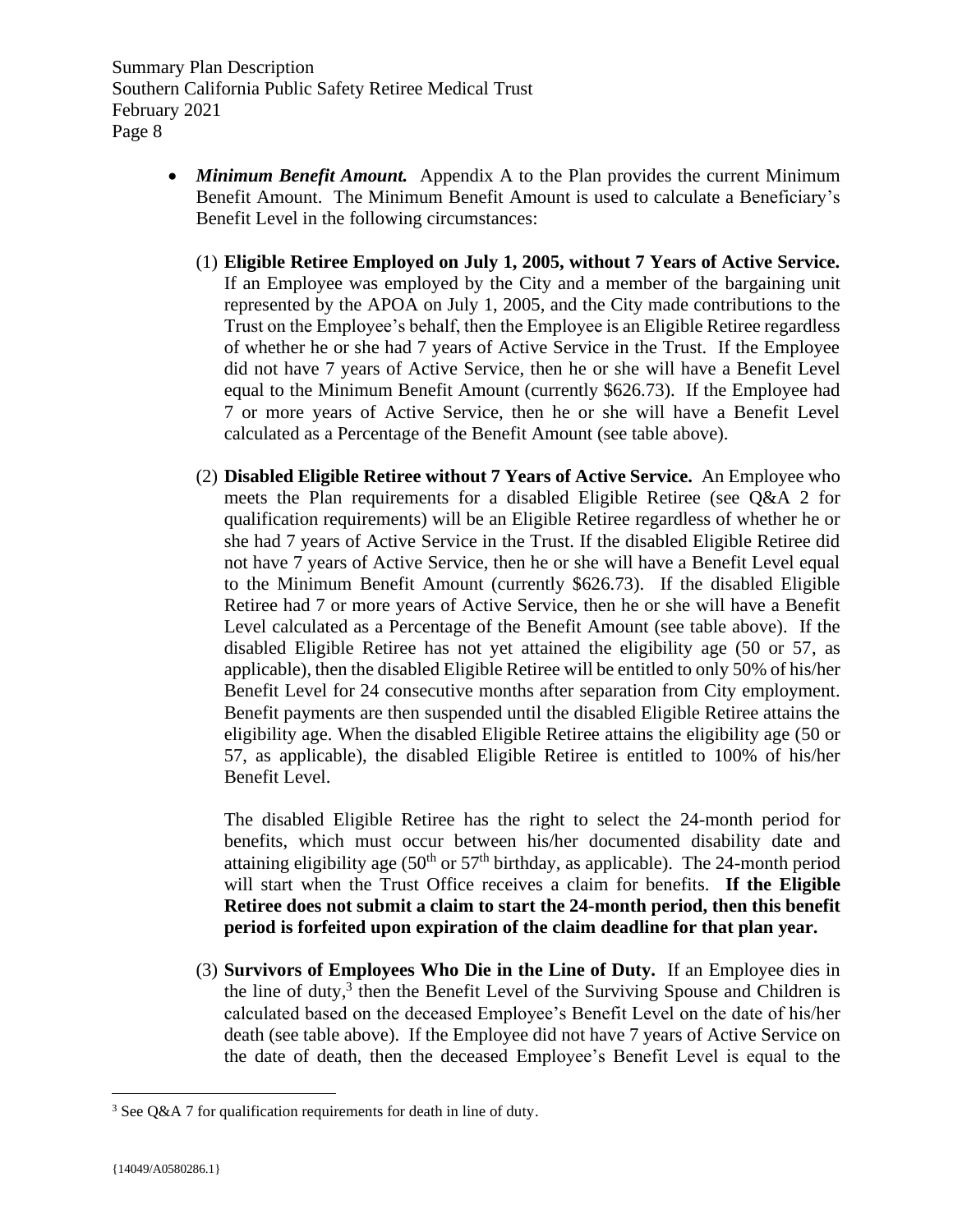> Minimum Benefit Amount (currently \$626.73). Prior to the date that the Employee would have attained the applicable eligibility age (i.e., the deceased Employee's  $50<sup>th</sup>$  or  $57<sup>th</sup>$  birthday), the Surviving Spouse and Children will have a joint Benefit Level equal to 50% of the deceased Employee's Benefit Level. On the date that the Employee would have attained the eligibility age, the Surviving Spouse and Children's Benefit Level is increased to 100% of the deceased Employee's Benefit Level. There is one monthly Benefit Level for all survivors.

• *Benefit Level Reduction at Medicare Eligibility.* The Eligible Retiree's Benefit Level is reduced by 25% when he/she becomes eligible for Medicare. A Surviving Spouse or Surviving Child's Benefit Level is reduced by 25% when the Eligible Retiree would have become eligible for Medicare if living; the Medicare Eligibility of the Surviving Spouse has no effect on the Benefit Level. The Trust Office assumes that the Eligible Retiree is Medicare eligible when he or she reaches the Medicare Eligibility age (currently age 65). If you are not eligible for Medicare, you must submit proof of ineligibility to the Trust Office in order to continue receiving your full Benefit Level without reduction after Medicare Eligibility age. This reduction at Medicare Eligibility applies to all Eligible Retirees and Survivors, regardless of the circumstances surrounding their eligibility. For example, the reduction applies to the Benefit Level of survivors of Employees who die in the line of duty and disabled Eligible Retirees and their survivors.

# <span id="page-9-0"></span>**6. What will my benefit be if I become disabled in the line of duty?**

• *Benefit Level.* A Disabled Eligible Retiree, who has not reached the regular eligibility age, may receive 50% of his or her Benefit Level as of the date that he or she separated employment for a period of 24 months, as explained further below.<sup>4</sup>

If a Disabled Eligible Retiree has not earned the minimum Active Service (currently 7 years), then the disabled Eligible Retiree's Benefit Level is equal to the Minimum Benefit Amount (currently \$626.73). Disabled Eligible Retirees, who have attained the regular eligibility age and have earned the minimum Active Service, will receive benefits without regard to disability.

• *Benefit Period.* A Disabled Eligible Retiree is eligible for reimbursement benefits at 50% of his/her Benefit Level for a 24-month period following the date of written proof of disability. The disabled Eligible Retire can choose any 24-month period between the date of disability and his/her  $50<sup>th</sup>$  birthday (or  $57<sup>th</sup>$  birthday for Employees hired on or after July 1, 2013). The 24-month benefit period will start when the disabled Eligible

<sup>&</sup>lt;sup>4</sup> The date of separated employment is defined in the Plan as the "effective date of this transaction" on the City of Alhambra Personnel Action form.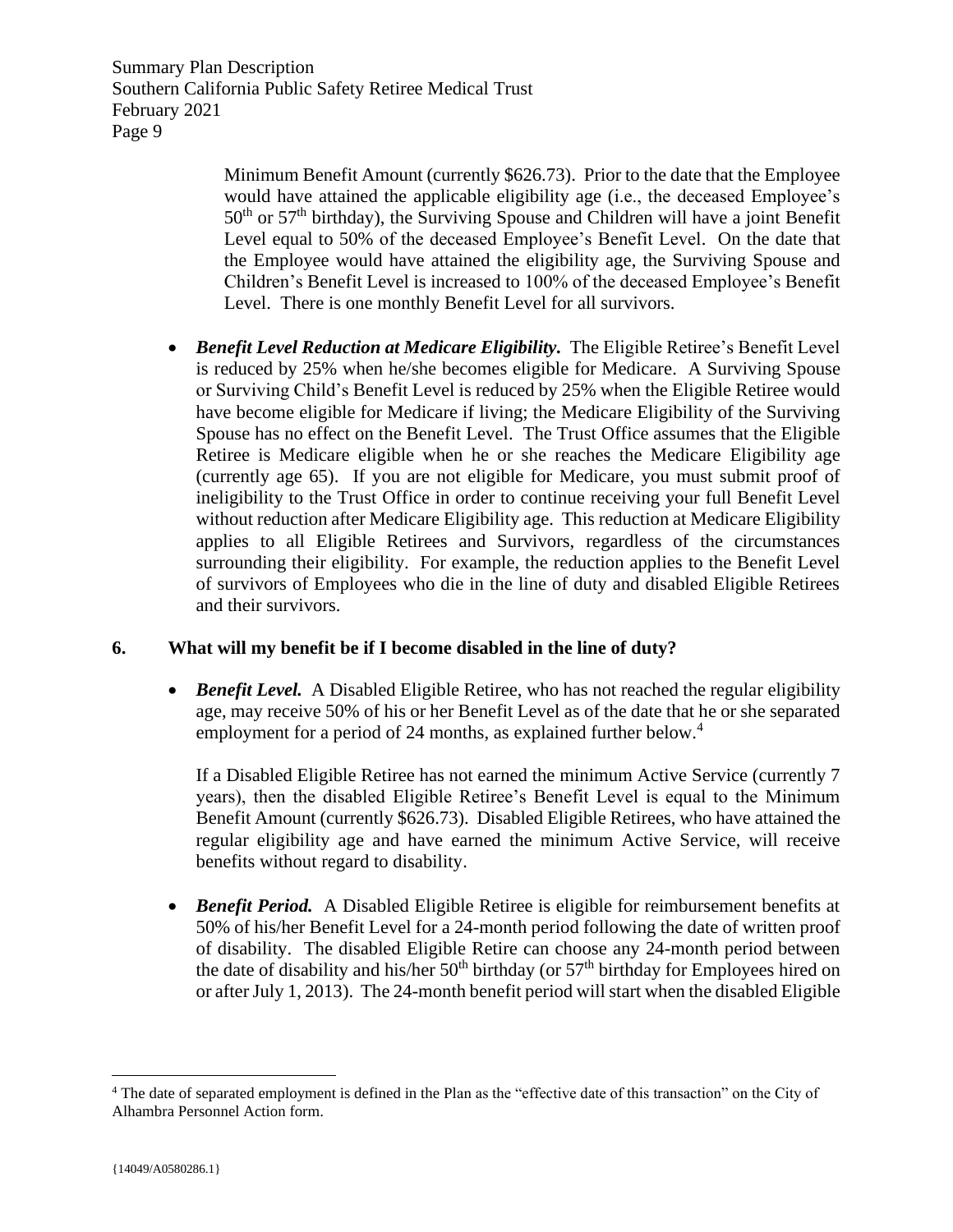> Retiree submits his or her first claim to the Trust Office.<sup>5</sup> After 24 months of benefit **eligibility, the disabled Eligible Retiree's benefits are suspended until he or she reaches the regular eligibility age under Plan Section 2.1(b).** At regular eligibility age, the disabled Eligible Retiree is entitled to reimbursement benefits at 100% of his/her Benefit Level (until Medicare eligibility when the Benefit Level for all Eligible Retirees is reduced by 25%).

- *Example.* Employee A has been participating in the Trust for 10 years and became permanently disabled in the line of duty and separated from employment on January 1, 2021, at the age of 43. Employee A received a permanent disability rating of 50% from the Division of Workers Compensation, dated April 1, 2021, and submitted that document to the Trust Office. Employee A is eligible for benefits starting on April 1, 2021, at 50% of his Benefit Level effective as of January 1, 2021 (separation from employment date), which is calculated as follows:
	- Step 1: Calculate regular Benefit Level for 10 years of Active Service: 83.3% of \$1,075 (Benefit Amount) = \$895.48
	- Step 2: Calculate early Benefit Level for disabled Eligible Retiree: 50% of  $$771.03 = $447.74$

If the disabled Eligible Retiree chooses to start benefit payments on January 1, 2021,<sup>6</sup> then on January 1, 2023, this disabled Eligible Retiree's benefits will be suspended until he reaches age 50 in 2028. When he reaches the regular eligibility age in 2028 (age 50 because he was hired prior to July 1, 2013), his benefits will restart at \$895.48 per month (100% of his/her Benefit Level).<sup>7</sup> At Medicare eligibility, his/her benefits will go back to 50% of his/her Benefit Level, or \$358.52 per month.

# <span id="page-10-0"></span>**7. How is the Benefit Level calculated for my Surviving Spouse and Children in the event of my death?**

A Surviving Spouse is eligible to receive up to 50% of the Benefit Level of the deceased Eligible Retiree, beginning on the later of the date of death or the date the deceased Eligible Retiree would have been eligible for benefits, and lasting until the Surviving Spouse's death. The Trust Office will request proof of marriage before starting payment of surviving spouse benefits. If the Eligible Retiree had not yet become eligible for Medicare on the

<sup>&</sup>lt;sup>5</sup> The Eligible Retiree has the responsibility to select this period. If the Eligible Retiree does not submit a claim to start the 24-month period, then this benefit period is forfeited upon expiration of the claim deadline for that plan year.

<sup>6</sup> If the disabled Eligible Retiree does not need the benefits right away (e.g., a spouse has coverage for the disabled Eligible Retiree), then the retiree may decide to wait start the 24 months of benefit payments.

<sup>&</sup>lt;sup>7</sup> Employee A was working at Alhambra and represented by the APOA before July 1, 2013. If the Employee was hired on or after July 1, 2013, then the Employee would have to wait unit age 57 to receive 100% of his Benefit Level. If the Employee did not have 7 years of Active Service, then his Benefit Level would be the Minimum Benefit Amount).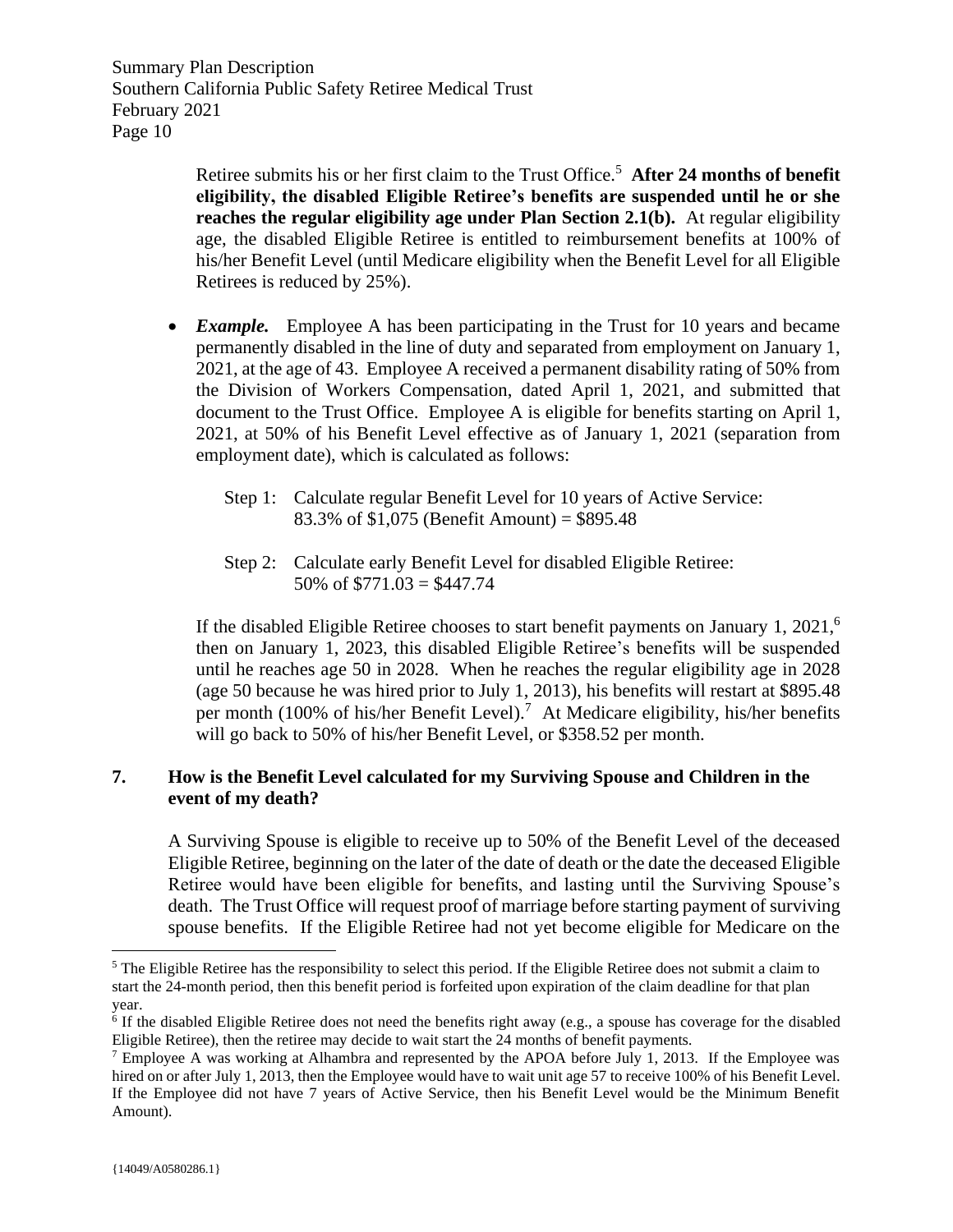> date of his or her death, then the Surviving Spouse's benefits will be reduced by 25% on the date that the Eligible Retiree would have attained Medicare Eligibility. For example, if the Eligible Retiree's Benefit Level was \$1,075 at the time of his death at age 57, then the Surviving Spouse will receive \$537.50 per month until the date that the Eligible Retiree would have attained Medicare eligibility. On that date, the Surviving Spouse's benefit will reduce to \$403.13 per month.

> Surviving Children are only eligible for benefits until they reach age 26, as defined in the Plan (with limited exception). A Surviving Spouse can submit claims for Covered Expenses of Surviving Children, up to the shared Benefit Level for the Surviving Spouse, as long as Surviving Children are eligible.

> If there is no Surviving Spouse, then any Surviving Children are eligible to share 100% of the Benefit Level of the deceased Eligible Retiree, as long as the Children continue to meet the eligibility requirements (i.e., generally under age 26).

> Eligible Surviving Children may also continue to receive benefits, until they lose eligibility, in the event of the deaths of both an Eligible Retiree and a Surviving Spouse, beginning the month after the Surviving Spouse's death or the month after the Eligible Retiree's death, whichever is later.

> • *Special provision for Spouses of Employees who die in the line of duty.* Beginning immediately upon the Employee's death in the line of duty (as determined by the California Division of Workers' Compensation), the Surviving Spouse and/or Children will receive 50% of the Benefit Level of the deceased Employee, regardless of whether that Employee was eligible for benefits at the time of death. Further, on the date that the deceased Employee would have attained the eligibility age of 50 or 57, the Surviving Spouse and Children will receive 100% of the Benefit Level of the deceased Eligible Retiree. Like all other Surviving Spouse benefits, these Surviving Spouse benefits are reduced by 25% on the date that the deceased Employee would have attained Medicare eligibility. Surviving Children are eligible for benefits until they reach age 26, with limited exception, as explained in the Plan. After the Trust Office receives proof of line of duty death, survivor benefit payments are paid retroactive to the month following the date of death, provided that the Trust Office receives documented, valid claims for Covered Expenses paid by the surviving Beneficiaries in each of these months.

## <span id="page-11-0"></span>**8. Are there benefits for my Domestic Partner in the event of my death?**

No, due to the cost of compliance with federal tax regulations and the required taxation of domestic partner benefits, the Plan does not provide benefits for domestic partners or surviving domestic partners. However, spouse includes any lawful spouse (same or opposite sex). Note that the Trust grants the same rights and benefits to same sex spouses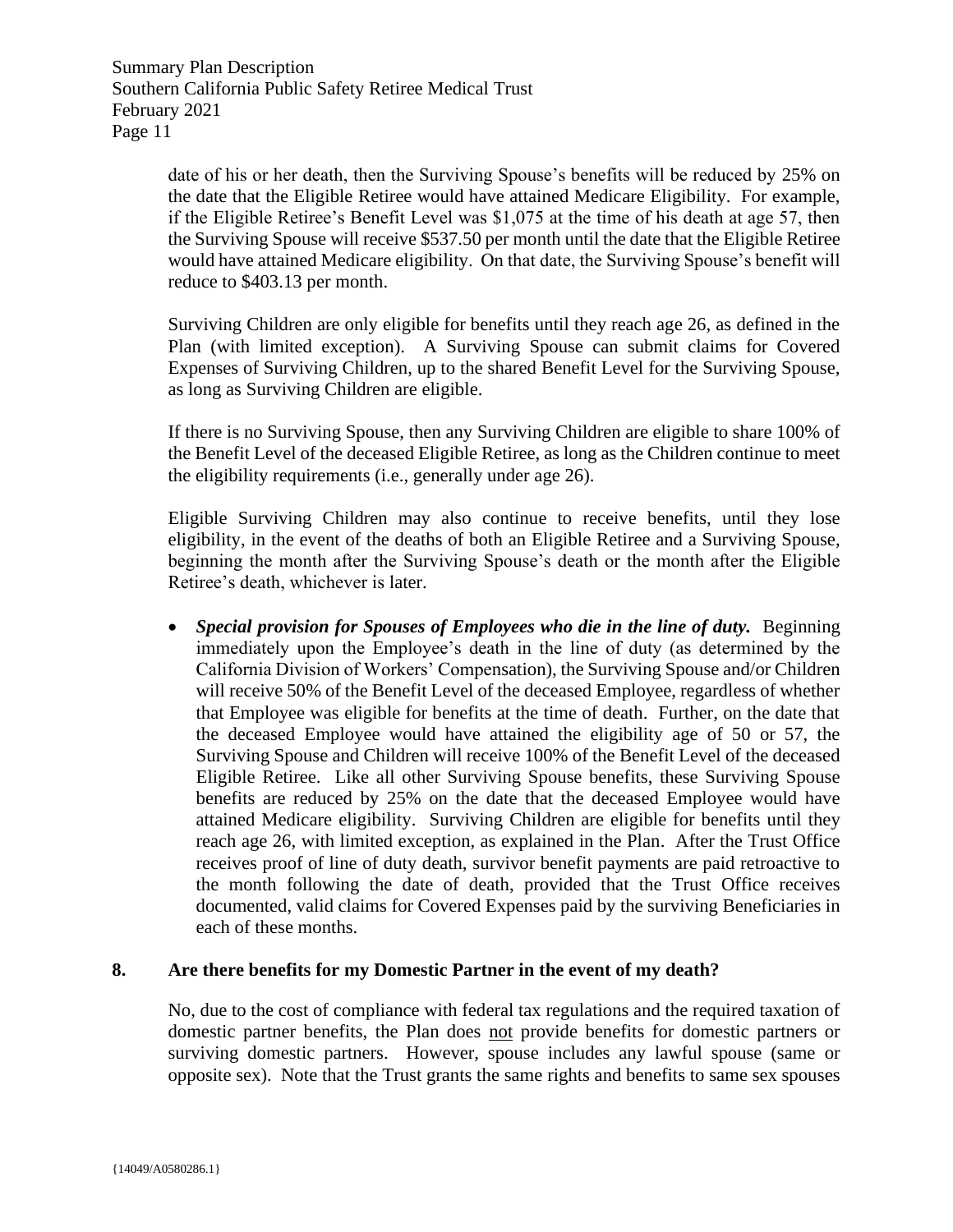> as it grants to opposite sex spouses. If you are married, please contact the Trust Office to put your spouse's information on file for future benefits.

### <span id="page-12-0"></span>**9. How do I submit my claims for benefits?**

To present a claim for benefits under this Plan, Beneficiaries must submit a written claim, on a form approved by the Trustees, along with supporting documentation to the Trust Office at:

> Southern California Public Safety Retiree Medical Trust c/o Benefit Programs Administration 1200 Wilshire Blvd., 5<sup>th</sup> Floor Los Angeles, CA 90017 833.504.3967 [scpublicsafety@bpabenefits.com](mailto:scpublicsafety@bpabenefits.com)

Claims must be received by the Trust Office within 3 months after the end of the Plan Year in which the Beneficiary paid the Covered Expense. The Plan Year ends on January  $31<sup>st</sup>$ , so any remaining claims for Covered Expenses that you paid for in the prior 12 months are due to the Trust Office no later than April 30<sup>th</sup> each year. The Trust encourages you to submit claims and receive reimbursements throughout the Plan Year, but you have until April 30<sup>th</sup> to submit any claims that were not previously submitted for the prior Plan Year. While the Trust Office may waive the deadline for good cause shown, please do not assume that any circumstances will constitute good cause.

The claim form must be accompanied by documentation from an independent third party, which includes the following:

- The date that the medical service or supplies were provided or the dates of coverage for insurance premiums.
- A description of the medical service, supplies, or premiums.
- Proof of the Beneficiary's payment of the Covered Expense, which includes one of the following:
	- o Canceled check drawn to the name of the medical service, supplies, or insurance provider.
	- o Copy of confirmation of electronic payment to the medical service, supplies, or insurance provider, including pension statement showing premium deduction.
	- o Receipt for payment from the medial service, supplies or insurance provider.
	- o Other proof approved by the Board of Trustees.

For monthly insurance premiums, you must submit the above documentation upon request, but no less often than annually. If you do not submit the required documentation as requested, the Trust Office will suspend your benefit payments until the Trust Office receives proper documentation of your premiums.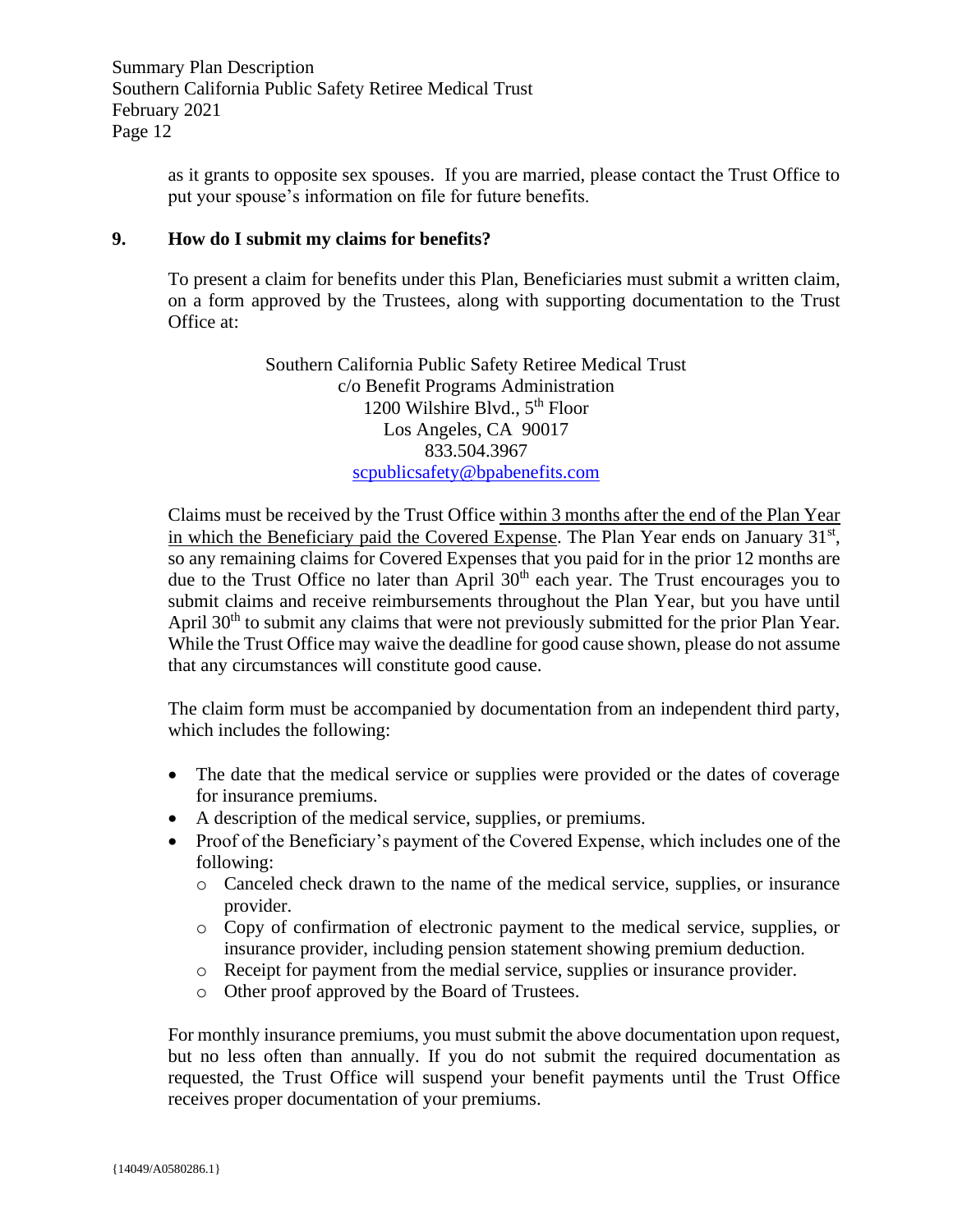Note: If the Trust Office overpays you for benefits, the Trust Office will deduct the overpaid amount from subsequent benefit payments until the Trust has recouped the overpaid amount, or the Trust may seek repayment of the overpaid amount from you directly to the Trust.

Only one Beneficiary has the right to submit claims, and the priority for that right is as follows. The Eligible Retiree must submit the claims for benefits for his/her own Covered Expenses and the Covered Expenses of his/her Beneficiaries. After the Eligible Retiree's death, the Surviving Spouse must submit the claims for reimbursement of Covered Expenses for him/herself and the Surviving Children. If the Surviving Spouse is not currently eligible for benefit payments (due to the requirement to wait until the deceased Employee's  $50<sup>th</sup>$  or  $57<sup>th</sup>$  birthday) or if there is no Surviving Spouse, then the Surviving Children or their legal guardian may submit claims. Beneficiaries can also authorize a family member to submit claims on their behalf. In this circumstance, the family member would help the Eligible Retiree or Surviving Spouse to submit claims to the Trust Office and sign the claims form on their behalf, but the Trust Office will still pay all benefit payments to the Beneficiary. You can contact the Trust Office to get a form for Delegation of Authority to Submit Claims. Please note that the signatures on the form must be notarized. The delegation can be revoked at any time by a written communication to the Trust Office.

Beneficiaries may also make a written request to the Trust Office for an eligibility determination, clarification of rights under the Plan, or enforcement of rights under the Plan.

## <span id="page-13-0"></span>**10. What are the appeal procedures for denied claims?**

To appeal a claim denial, eligibility determination, response on clarification or enforcement of Plan rights or to bring any other complaint, a Beneficiary must submit a written request to the Trust Office within 181 calendar days after the date of the Trust Office's notification of denial of benefits or determination. An appeal is considered submitted and filed with the Trust Office on the date that it is received/date stamped at the Trust Office. The Board of Trustees will hold a hearing on the appeal, and the Beneficiary will be entitled to present his/her position and any evidence in support of his/her appeal at the hearing. The Board of Trustees will then make a decision affirming, modifying, or setting aside the Trust Office decision. The Board of Trustees has broad discretionary authority to interpret the terms of the Plan and to grant or deny claims for benefits. You must first exhaust the internal appeal procedures of the Plan before filing a claim in court.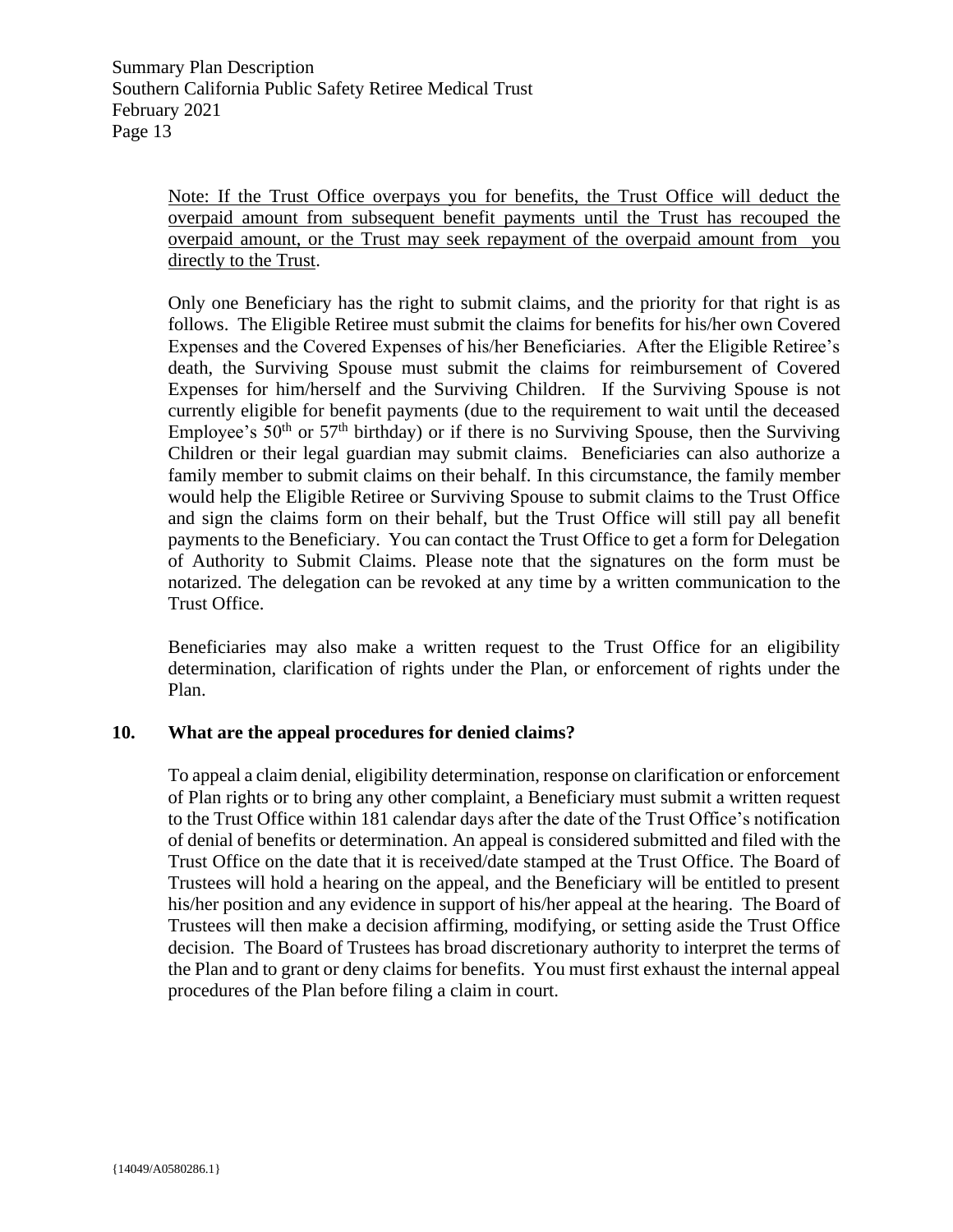# <span id="page-14-0"></span>**11. What happens if I have an expense that exceeds my monthly Benefit Level or I do not use my full Benefit Level in one month?**

If a Beneficiary submits a claim for a Covered Expense that is greater than his/her monthly Benefit Level, then the excess will be carried over and paid in subsequent months, up to his/her monthly Benefit Level, as long as the total claim payments during a Plan Year do not exceed his/her annual Benefit Level. However, any unused balance of his/her monthly Benefit Level will not be carried over to the next month. For example, if an Eligible Retiree with a monthly Benefit Level of \$1,075 submits a claim for a Covered Expense of \$900, which was paid in January, the Plan will reimburse him for \$900. There is no carryover of the unclaimed \$175 to February. To receive the remaining \$175 Benefit Level from January, the Eligible Retiree must submit another Covered Expense that he/she paid in January.

## <span id="page-14-1"></span>**12. Is there a time limit for filing a lawsuit against the Trust for benefit payments, etc.?**

Yes, there is a limitation period for filing a lawsuit against the Trust for benefit payments, etc. The time limit for a Beneficiary to bring action in federal court, pursuant to Section 502(a) of the Employee Retirement Income Security Act of 1974 ("ERISA"), is not later than one year after the exhaustion of administrative remedies (i.e., the appeal process mentioned above), which means the date of the written decision by the Board of Trustees on an appeal of a denied benefit claim or other complaint. The Board of Trustees has broad discretionary authority to interpret the terms of the Plan and to grant or deny claims for benefits, and the Trustees anticipate that an action brought in federal court challenging the Trustees' exercise of their discretionary authority will be subject to a deferential standard of review. You must first exhaust the internal appeal procedures of the Plan before filing a claim in court.

# <span id="page-14-2"></span>**13. Who pays the costs of evaluating and implementing a Qualified Domestic Relations Order ("QDRO") or Qualified Medical Child Support Order ("QMCSO")?**

The Eligible Retiree and ex-spouse pay for the costs of dividing benefits pursuant to a QDRO or QMCSO issued in divorce proceedings. Because these services only benefit the Beneficiaries involved, the Trustees have directed the Trust Office to charge the costs of that process to the Eligible Retiree and ex-spouse. The Trust Office will deduct the QDRO fee from your benefit payments and may spread the QDRO fee deduction across several benefit payments. The costs include, but are not limited to, the following, and may vary from one divorce situation to another:

- Administrative costs for dividing the Benefit Level and setting up benefits for the exspouse;
- Legal fees for evaluation of the court order and to advise the Trust Office on implementation of a QDRO or QMCSO; and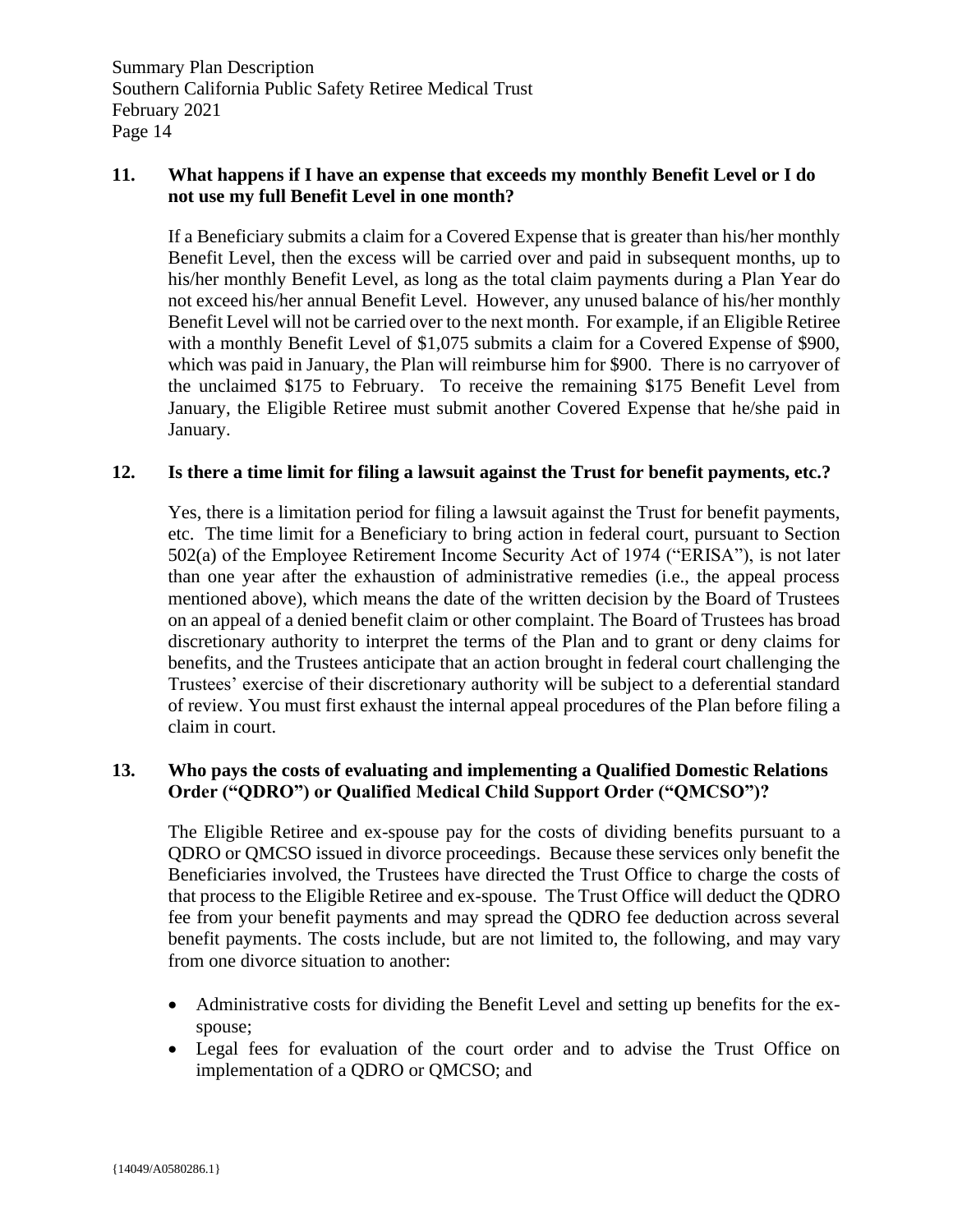> • Actuarial fees to calculate the Benefit Level of the ex-spouse. The costs deducted from benefit payments of the Eligible Retiree and ex-spouse may vary from one divorce situation to another and may be spread amongst several months of benefit payments.

### <span id="page-15-0"></span>**14. What is the Plan Year?**

The Plan Year runs from February 1 to January 31.

#### <span id="page-15-1"></span>**15. What should I do if I change my address, spouse, or children?**

It is the Participant's responsibility to notify the Trust Office of any change in mailing address, spouse, or children. Note that it is important to keep this type of information updated with the Trust Office so that notices related to the Plan and benefit payments may be sent to you and/or your Beneficiaries. **Failure to notify the Trust Office of such changes may result in the loss or delay of benefits under this Plan.** The Trustees may charge a reasonable fee by deduction from your monthly benefits in order to recoup the costs to the Trust of finding missing participants.

Please update the Trust Office with any changes to your address or Beneficiaries by contacting the following:

> Southern California Public Safety Retiree Medical Trust c/o Benefit Programs Administration 1200 Wilshire Blvd.,  $5<sup>th</sup>$  Floor Los Angeles, CA 90017 833.504.3967 [scpublicsafety@bpabenefits.com](mailto:scpublicsafety@bpabenefits.com)

# <span id="page-15-2"></span>**16. What are the circumstances that may result in ineligibility, suspension, or denial of benefits; or amendment or termination of the Plan?**

Circumstances that may result in disqualification, ineligibility, denial, or the loss of benefits include failure by the Employee or Employer to make required contributions, failure to properly submit expense receipts, failure to meet the eligibility requirements, death, or termination of the Plan. Also, note that the following events will cause termination of benefits:

- An *Eligible Retiree's* benefits under this Plan will terminate upon his/her death.
- An *Eligible Retiree's* benefits under this Plan will be suspended upon return to employment with the City; provided, however, that benefit payments will resume after the Eligible Retiree ceases all employment with the City.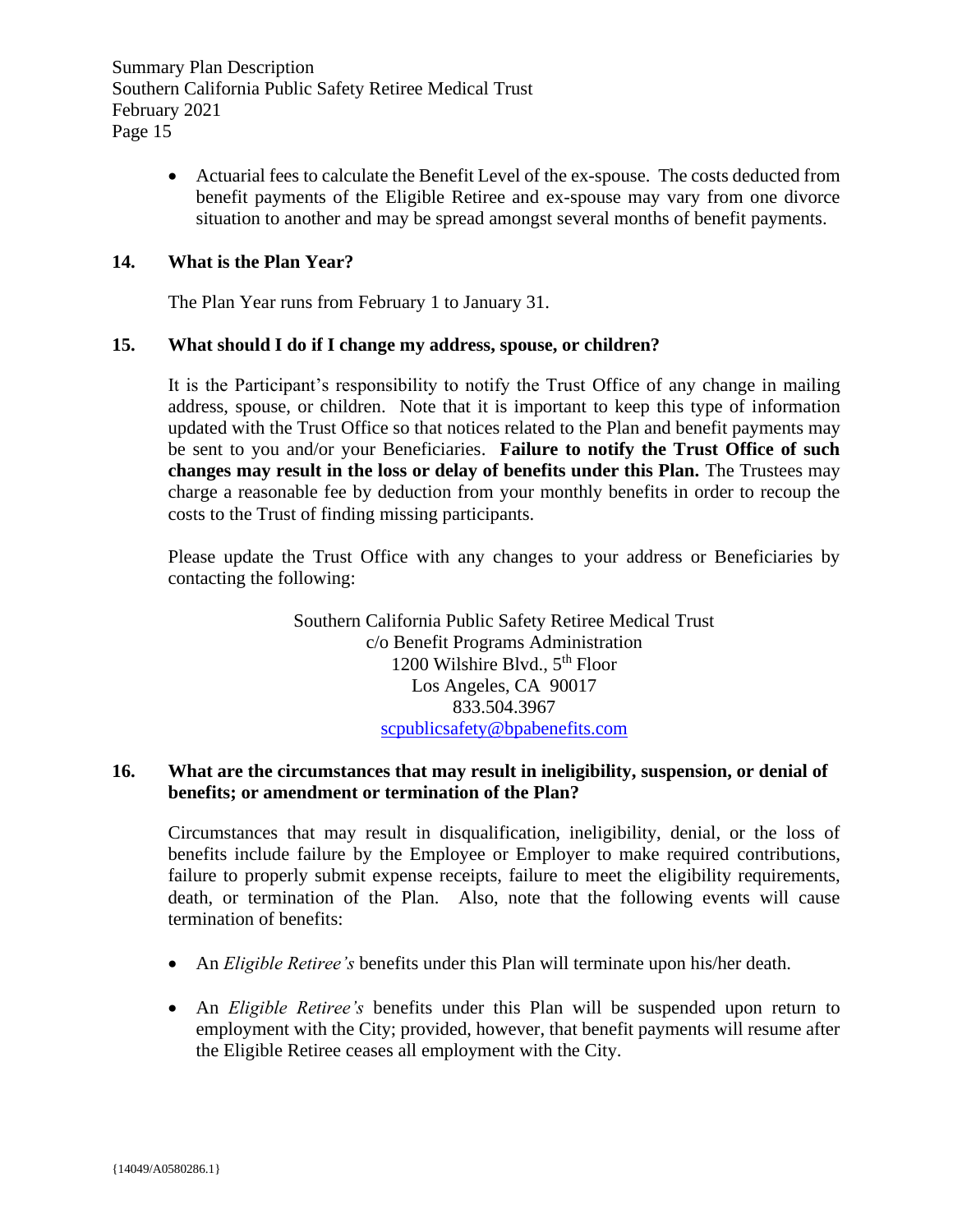- A *disabled Eligible Retiree's* benefits under this Plan will be suspended 24 months after the start date of the early 50% disability Benefit Level and then restarted at regular eligibility age. A disabled Eligible Retiree's benefits under this Plan are also suspended upon return to employment with the City.
- A *Surviving Spouse's* benefits under this Plan will terminate upon his/her death.
- A *Surviving Child's* benefits under this Plan will terminate upon the loss of Child status. However, if the Child was determined (prior to the death of the Eligible Retiree) to be totally disabled by the Social Security Administration and the Child was legally dependent upon the Eligible Retiree at the time of the Eligible Retiree's death, then the Child is entitled to benefits under this plan as long as the Child continues to be totally disabled.

The individual Benefit Level and Benefit Amount may be modified or terminated pursuant to Article VI of the Plan and such changes may apply to some or all current and/or future Beneficiaries. In the event of termination of the Plan, assets of the Plan that remain after payment of expenses associated with termination will be allocated and distributed to the Beneficiaries in accordance with Code Section 501(c)(9).

# <span id="page-16-0"></span>**17. Can I assign my benefits and rights under the Plan to a medical provider or other entity?**

No, the Trust Office will pay benefits only to a Beneficiary. As a Beneficiary, you determine what Covered Expenses you will submit to the Plan for payment. The Plan will not honor any attempt to transfer any of your benefits or rights under the Plan to another entity, and the Plan will not approve any claim or request received from an individual or entity who is not a Beneficiary of the Plan. (There is an exception for incompetent Beneficiaries with a court-appointed representative.)

## <span id="page-16-1"></span>**18. What are the names and addresses of the Trustees?**

- **Trustees:** Debbie Gomez (Chairperson) Bob Torrance (Vice Chairperson) Joey Wilson (Secretary) Russell Rongavilla Carlos Donato
- **Address:** Board of Trustees Southern California Public Safety Retiree Medical Trust c/o Alhambra Police Officers' Association P.O. Box 7339 Alhambra, CA 91802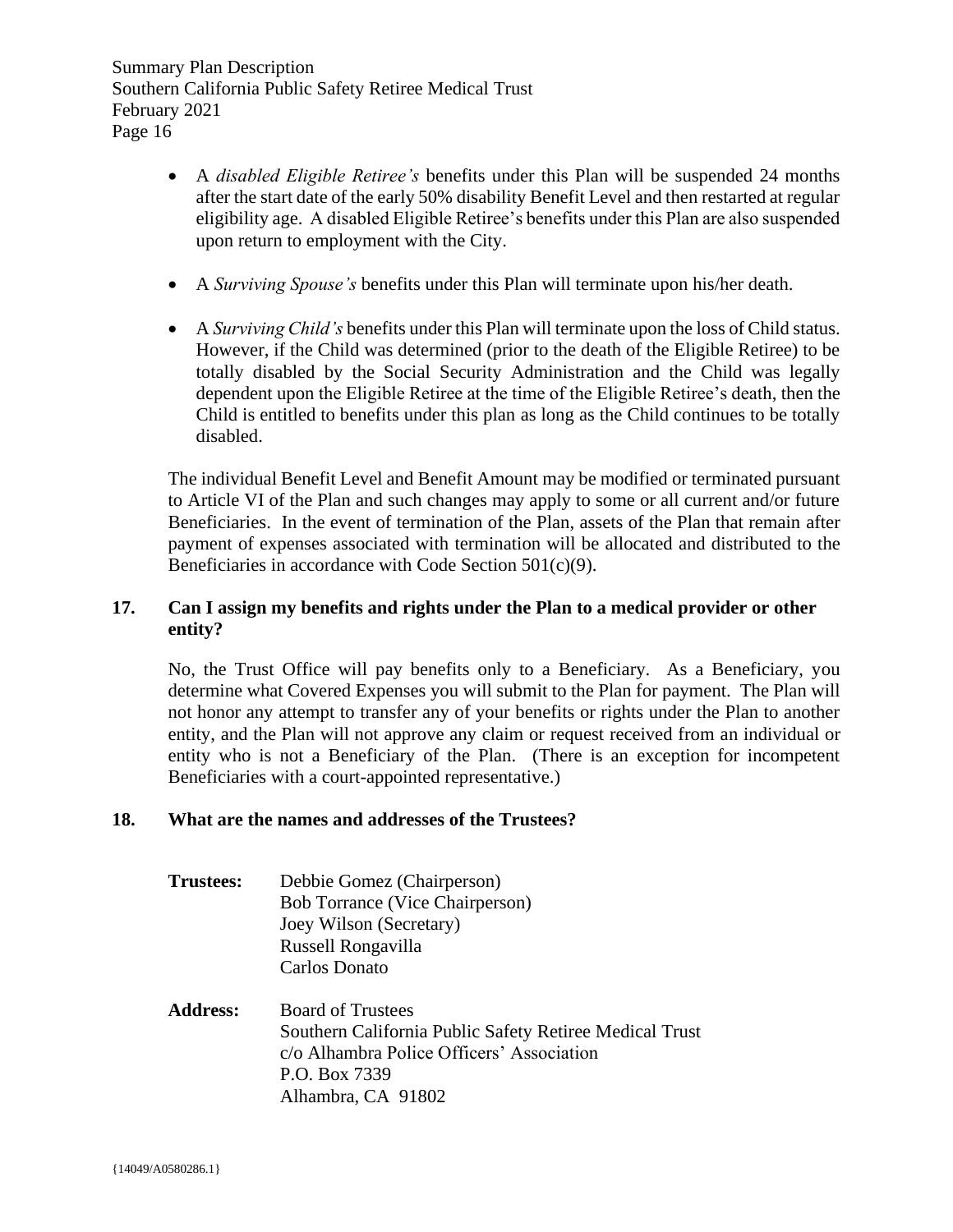#### **Police Management Association Liaison:** Eddie Elizalde

#### <span id="page-17-1"></span><span id="page-17-0"></span>**19. Is there any other information about this Plan that I should know?**

#### **A. The name of the Plan and Trust.**

This Plan is known as the Medical Expense Reimbursement Plan of the Southern California Public Safety Retiree Medical Trust, restated February 1, 2021, and as amended from time to time thereafter (the "Plan"). The Plan is funded through the Southern California Public Safety Retiree Medical Trust (the "Trust"), which is governed by the Trust Agreement Governing the Southern California Public Safety Retiree Medical Trust, effective February 1, 2006, and as amended form time to time thereafter (the "Trust Agreement'). For a copy of the Plan or Trust Agreement, contact the Trust Office.

### <span id="page-17-2"></span>**B. The name and address of the employee organization that established this Plan.**

The Plan was established by the APOA whose address is:

Alhambra Police Officers' Association 211 First Street Alhambra, CA 91801

#### <span id="page-17-3"></span>**C. The identification numbers of the Plan and Trust.**

The Employer Tax Identification Number (EIN) assigned to the Trust by the Internal Revenue Service is 20-6815931.

The Plan number is 501.

## <span id="page-17-4"></span>**D. The type of plan.**

The Plan is a welfare benefit plan providing health insurance premium and medical expense reimbursement benefits to retirees. Beneficiaries may refer to Internal Revenue Service Publication 502 or check with the Trust Office to determine if a premium and/or medical expense is a permissible reimbursement under the Plan.

## <span id="page-17-5"></span>**E. The type of administration/trust office.**

The Plan is administered by the Board of Trustees of the Southern California Public Safety Retiree Medical Trust. The Board has retained the services of a contract administrator to assist in recordkeeping, claims payments, etc. The contact information of the Trust Office is: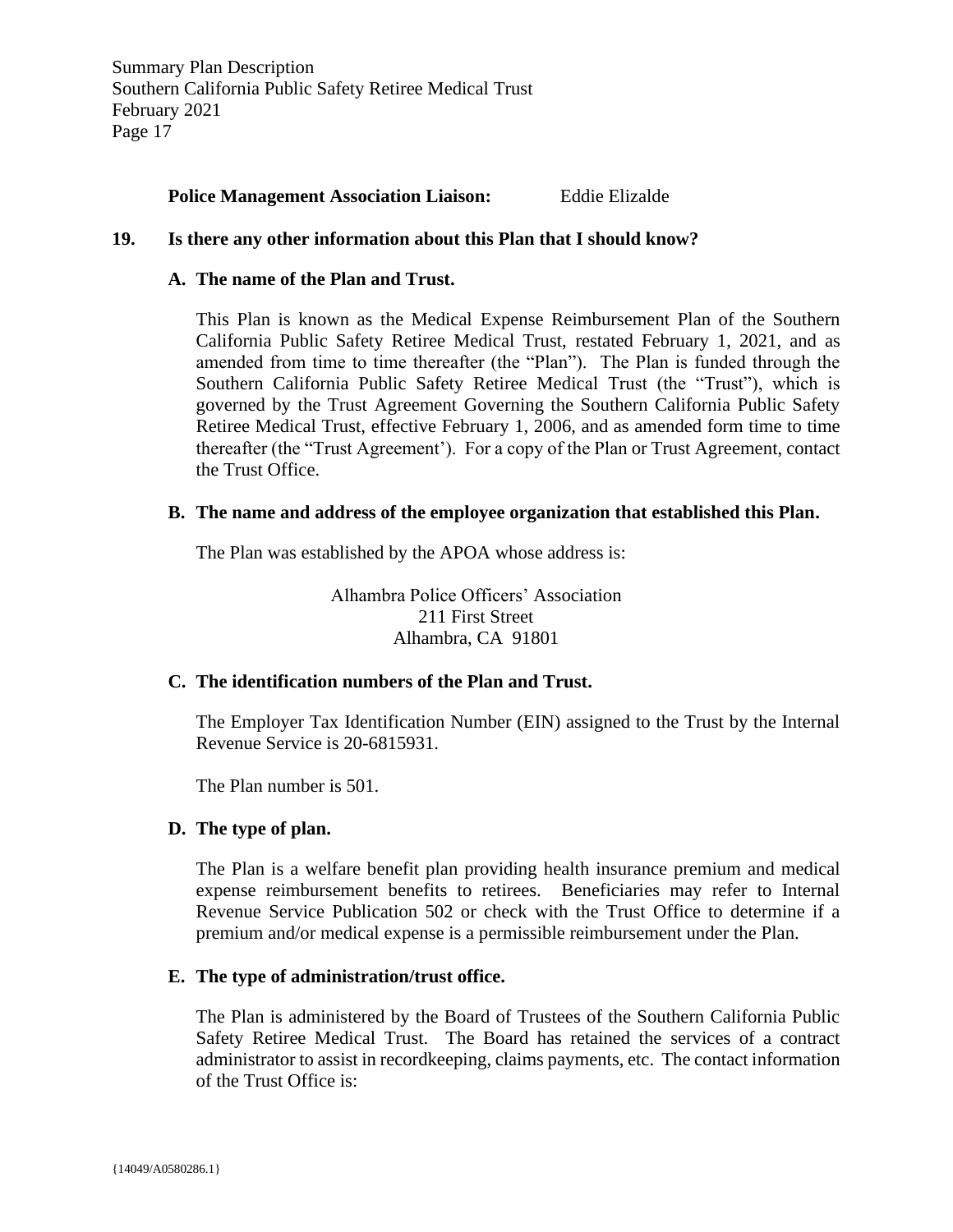> Southern California Public Safety Retiree Medical Trust c/o Benefit Programs Administration 1200 Wilshire Blvd.,  $5<sup>th</sup>$  Floor Los Angeles, CA 90017 833.504.3967 [scpublicsafety@bpabenefits.com](mailto:scpublicsafety@bpabenefits.com)

#### <span id="page-18-0"></span>**F. The identity of the Plan Administrator.**

The fiduciary of the Plan (known under federal law as the *Plan Administrator*) is the Board of Trustees of Southern California Public Safety Retiree Medical Trust. The Board has retained the services of a contract administrator (the "Trust Office") to assist in recordkeeping, claims payments, etc. You may contact the Board of Trustees in care of the Trust Office.

#### <span id="page-18-1"></span>**G. The existence of a bargaining agreement that addresses this Plan and Trust.**

The Plan is maintained pursuant to a document entitled *Memorandum of Understanding Between the City of Alhambra and the Alhambra Police Officers' Association for Fiscal Years 2019 through 2021* ("MOU") and applicable successor agreements. The terms of the MOU require that the City make Contributions to the Trust on behalf of covered Employees.

Beneficiaries of the Plan (i.e., Employees, Eligible Retirees, Surviving Spouses, and Children), as defined in the Plan and Trust documents, may obtain copies of the MOU upon written request to the Plan Administrator. Further, the MOU is available for examination by Beneficiaries at the Trust Office. The Trustees may impose a reasonable charge to cover the cost of providing copies of the MOUs. Beneficiaries may wish to inquire as to the amount of the charges before requesting copies.

## <span id="page-18-2"></span>**H. Family Medical Leave Act (FMLA).**

Please contact the Trust Office and/or your Employer if you would like to learn more about the right to self-pay contributions during FMLA leave authorized by your Employer. An Employee may be authorized to take FMLA leave for reasons described in the FMLA law, including the following reasons:

- ❖ For the birth and care of a newborn child of the Employee;
- ❖ Placement with the Employee of a child for adoption or foster care;
- ❖ To care for an immediate family member (spouse, child, or parent) with a serious health condition; or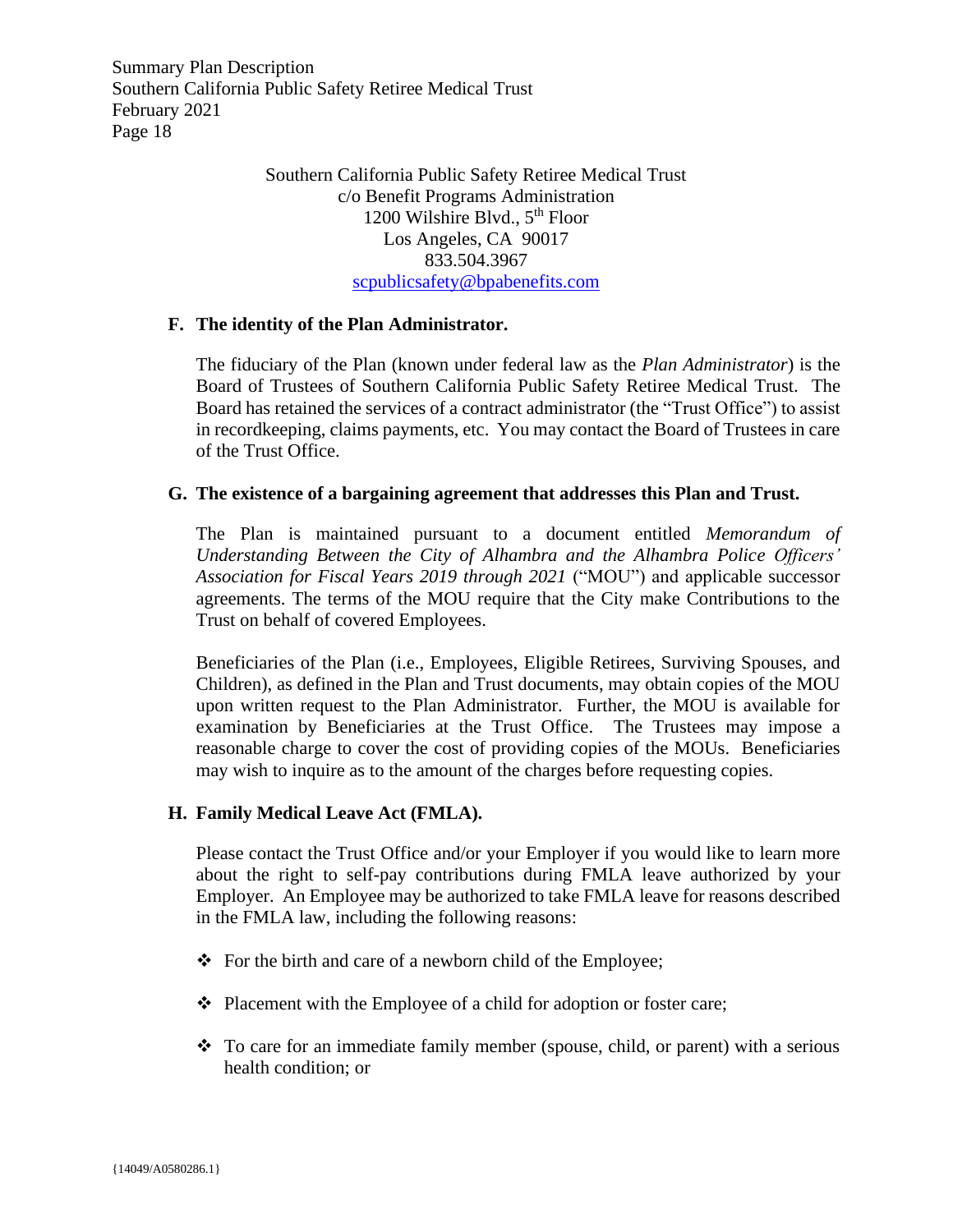❖ To take medical leave when the Employee is unable to work because of a serious health condition.

If Contributions on behalf of an Employee are suspended during FMLA leave, then the Employee may have the opportunity to make self-contributions. Please contact the Trust Office for more information if this situation applies to you.

# <span id="page-19-0"></span>**I. Uniformed Services Employment and Reemployment Rights Act (USERRA).**

If your contributions to this Plan cease due to a leave of absence for active duty military service, you have the right under USERRA to self-pay contributions for up to 24 months of that period of leave. If you would like to take advantage of your rights under USERRA, contact the Trust Office for details. Regardless of whether or not you elect to self-pay contributions under USERRA, the Plan will preserve all Active Service that you earned prior to your period of leave and that Active Service will be added to any future Active Service that you earn after return to City employment following your leave of absence.

## <span id="page-19-1"></span>**J. Consolidated Omnibus Budget Reconciliation Act (COBRA).**

For a description of your rights under COBRA, please see the General COBRA Notice provided at the end of this document. Also, if you would like to request a copy of the General COBRA Notice, please contact the Trust Office.

## <span id="page-19-2"></span>**K. The source of contributions to the Trust.**

Contributions to the Plan are made by the City of Alhambra based on the MOU between the APOA and the City. Under special circumstances (e.g., COBRA), former Employees and Beneficiaries may make self-pay contributions.

## <span id="page-19-3"></span>**L. The method that is used for the accumulation of assets.**

Contributions are received by and held in trust by the Trust and are invested with the assistance of a professional investment manager, utilizing investment policies and methods consistent with objectives of this Plan and ERISA requirements.

# <span id="page-19-4"></span>**M. Procedures for QDROs and QMCSOs.**

The parties to a divorce proceeding can divide the monthly benefits earned during the marital period, but that division can only be implemented pursuant to a valid QDRO, as determined by the Plan. The Plan reserves the right to determine whether a domestic relations order is a QDRO. The Trustees have adopted procedures for QDROs and QMCSOs and a model QDRO for this purpose. Beneficiaries can obtain from the Trust Office, without charge, a written explanation of such procedures and a copy of the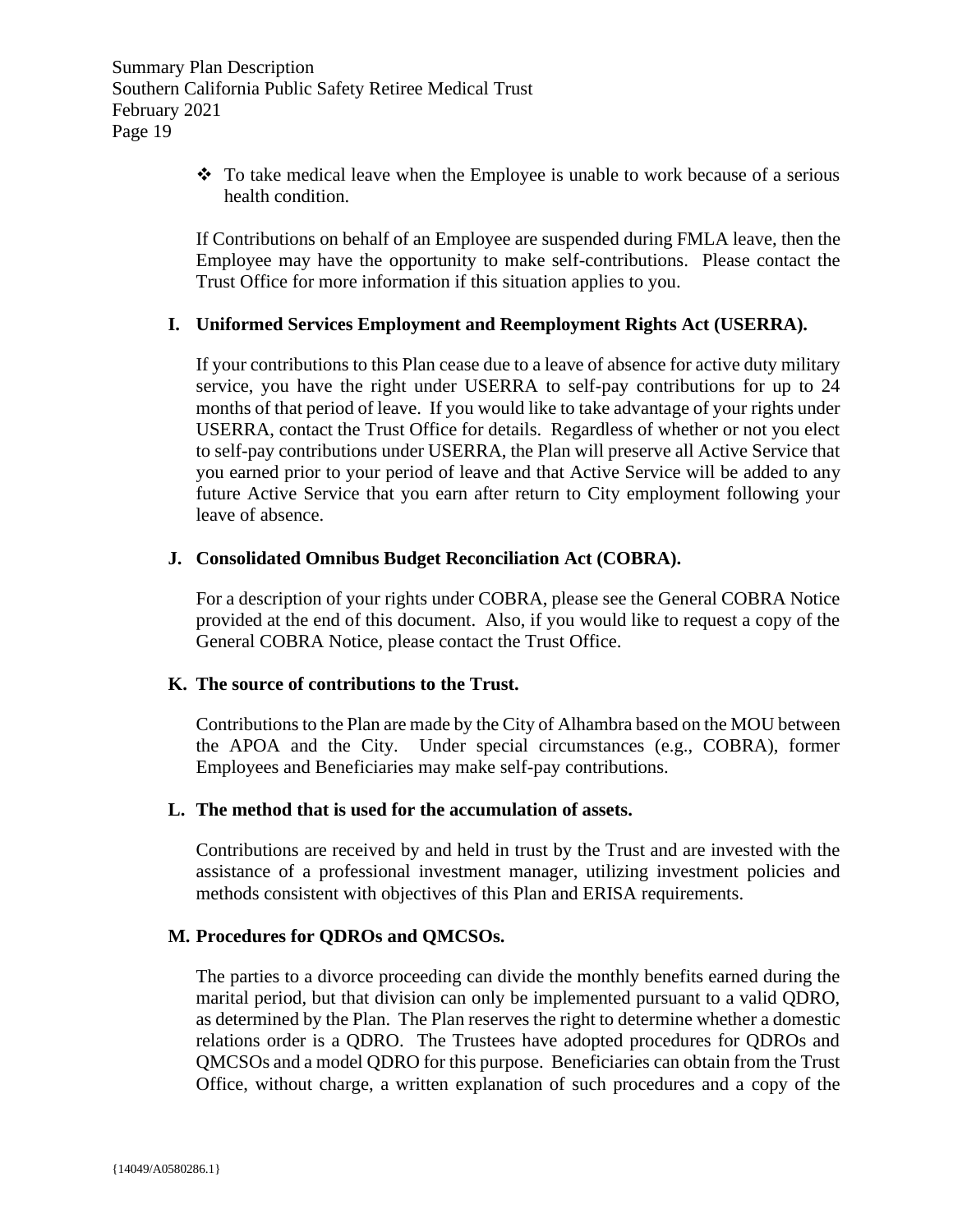model QDRO with their benefit information inserted, including the actuarially adjusted monthly benefit level of the ex-spouse.

## <span id="page-20-0"></span>**N. The name and address of the agent for service of process.**

Each member of the Board of Trustees is an agent for purposes of accepting service of legal process on behalf of the Plan. Service of legal process may be made upon a Trustee or the Trust office. See address in Q&A 14(E).

## <span id="page-20-1"></span>**O. Statement of legal rights.**

• Rights of Plan Participants. Beneficiaries of the Southern California Public Safety Retiree Medical Trust are entitled to certain rights and protection under ERISA. ERISA provides that all Plan participants shall be entitled to:

Examine without charge at the Plan Administrator's office and at other specified locations, such as worksites and union halls, all documents governing this Plan, including collective bargaining agreements, insurance contacts and copy of the latest annual report filed by the Plan with the U.S. Department of Labor, and available at the Public Disclosure Room of the Employee Benefits Security Administration.

Obtain upon written request to the Plan Administrator, copies of documents governing the operation of this Plan, including insurance contacts, collective bargaining agreements, a copy of the latest annual report, and an updated Summary Plan Description. The Plan Administrator may make a reasonable charge for the copies.

Receive a summary of the Plan's annual financial report. The Plan Administrator is required by law to furnish each enrollee with a copy of this summary annual report.

If there is a cessation of contributions to the Plan as a result of a COBRA qualifying event, you or your dependents may have the right to continue such contributions by self-pay. Review the General COBRA Notice and the Plan, Section 2.2(b) and 2.2(c), for rules governing your COBRA continuation coverage rights.

• Prudent Actions by Plan Fiduciaries. In addition to creating rights for Trust beneficiaries, ERISA imposes obligations upon the persons who are responsible for the operation of this employee welfare benefit plan.

These persons who operate your Plan and Trust are called *fiduciaries* in the law. Fiduciaries must act solely in the interest of the Plan Beneficiaries and they must exercise reasonable prudence in the performance of their Plan and Trust duties. Fiduciaries who violate ERISA may be removed and required to make good on any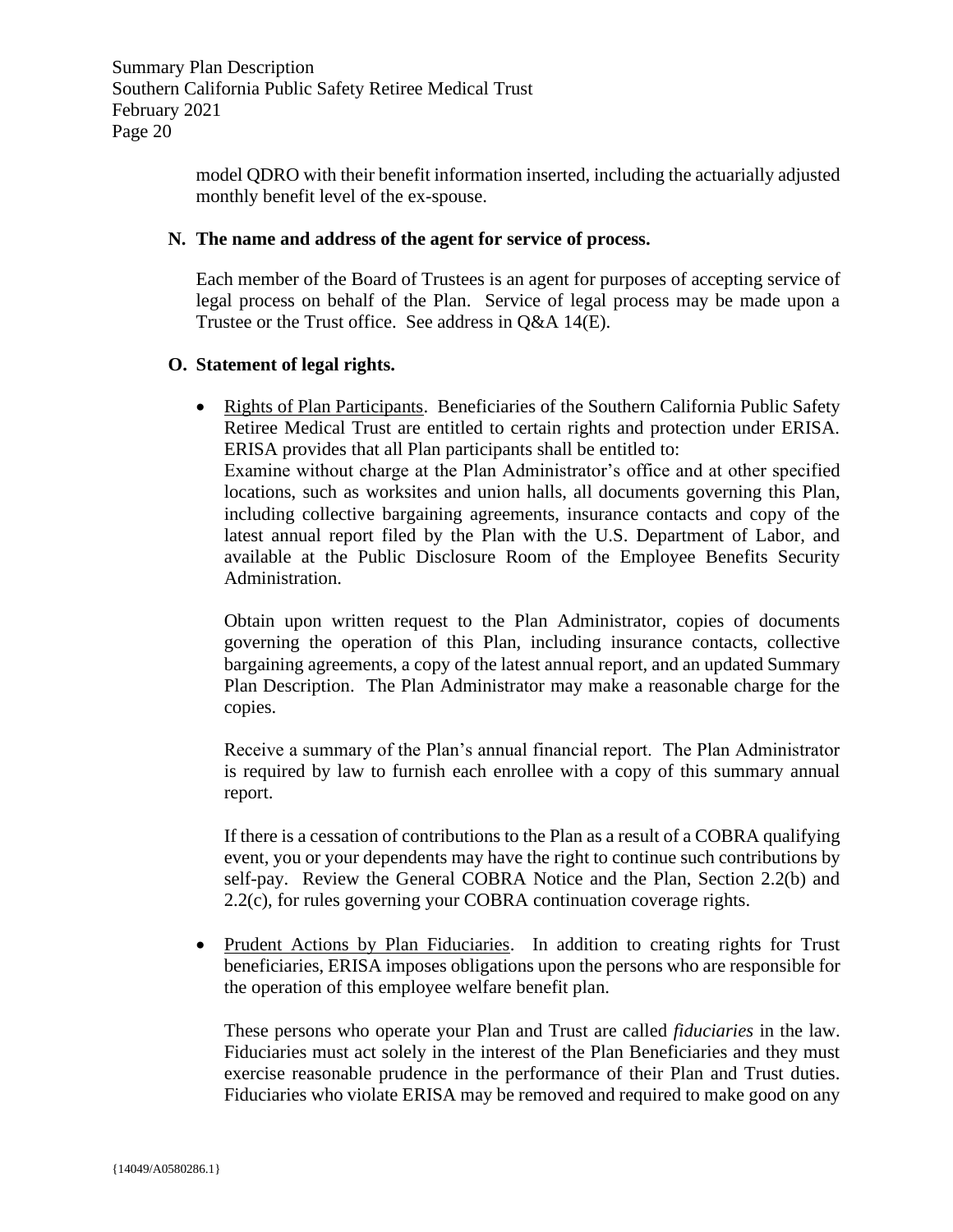> losses they have caused the Trust. No one, including an Employer, may fire or otherwise discriminate against members to prevent them from obtaining a welfare benefit or exercising their rights under ERISA.

• Enforce Your Rights. If a claim for a welfare benefit is denied or ignored, in whole or in part, Beneficiaries have a right to know why this was done, obtain copies of documents relating to the decision without charge, and to appeal any denial, all within certain time schedules.

Under ERISA there are steps that can be taken to enforce the above rights. For instance, if you request a copy of Plan documents or the latest annual report for the Plan and do not receive them within 30 days, you may file suit in a federal court. In such a case, the court may require the Plan Administrator to provide the materials and pay you up to \$110 a day until you receive the materials, unless the materials were not sent because of reasons beyond the control the Plan Administrator. If you have a claim for benefits that is denied or ignored, in whole or in part, you may file suit in a state or federal court after exhausting the Plan's administrative procedures. If a Plan fiduciary misuses the Plan's money or if you are discriminated against for asserting your rights, you may seek assistance from the U.S. Department of Labor or you may file suit in a federal court. The court will decide who should pay court costs and legal fees. If you are successful, the court may order the person you have sued to pay these costs and fees. If you lose, the court may order you to pay these costs and fees, for example, if the court finds your claim to be frivolous.

- Assistance With Your Questions. If you have any questions about this Plan, you should contact the Plan Administrator. If you have any questions about this statement or about your rights under ERISA, or if you need assistance in obtaining documents form the Plan Administrator, you should contact the nearest office of the Employee Benefits Security Administration, U.S. Department of Labor, listed in your telephone directory, or the Division of Technical Assistance and Inquiries, Employee Benefits Security Administration, U.S. Department of Labor, 200 Constitution Avenue N.W., Washington, D.C. 20210. You may also obtain certain publications about your rights and responsibilities under ERISA by calling the publications hotline of the Employee Benefit Security Administration at 866.444.3272.
- Privacy Rights. The federal Health Insurance Portability and Accountability Act of 1996 (HIPAA) requires special precautions of health benefit plans to protect the privacy of protected health information (PHI). In the course of providing benefits to you under this Plan, the Trust Office may acquire PHI. Accordingly, the Plan has developed procedures to restrict access to PHI to persons who need to know it in order to process, complete, or administer the Plan benefits. If you would like more details about your privacy rights, please contact the Trust Office.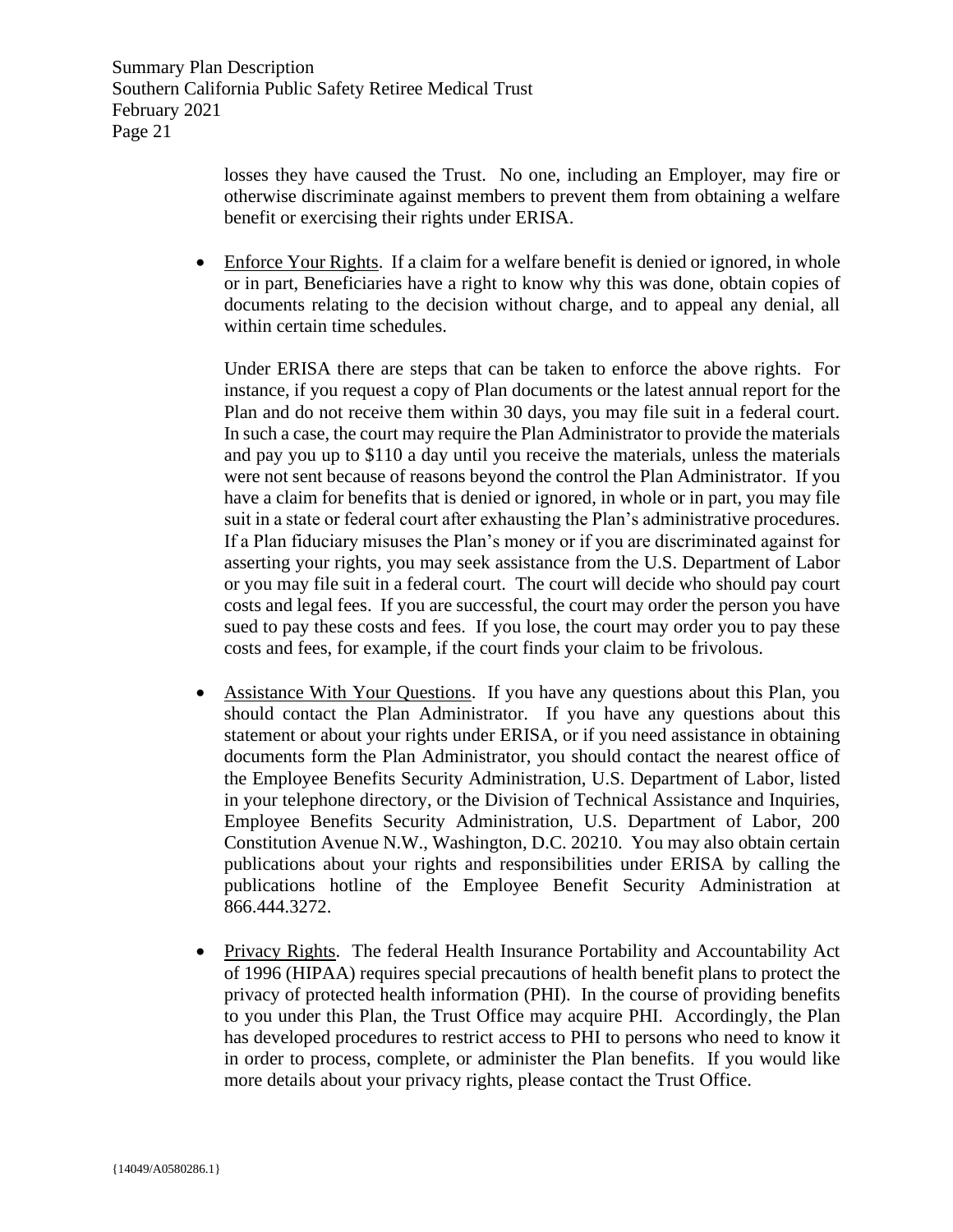# **COBRA GENERAL NOTICE**

# **IMPORTANT COBRA INFORMATION**

# <span id="page-22-0"></span>**THIS COBRA INFORMATION WILL INFORM YOU OF YOUR RIGHTS AND OBLIGATIONS UNDER COBRA. YOU AND YOUR SPOUSE SHOULD TAKE THE TIME TO READ THIS CAREFULLY**

Under this type of health plan (i.e., a retiree medical expense reimbursement plan), COBRA benefits mean the right to continue contributions to the Trust, in order to obtain certain Plan benefits after attaining the eligibility age. This Plan gives the Employee (or family member) the right to self-pay contributions into the Trust, which were formerly paid pursuant to a collective bargaining agreement or other special agreement while the Employee was working. If you have questions regarding the eligibility requirements under the Plan or are in doubt about the application of COBRA under this Plan, please contact the Trust Office.

**It is important to note that the type of continuation coverage under this Plan is unusual. Under this Plan, self-paid contributions (if sufficient, as explained below) would entitle the Qualified Beneficiary to reimbursement of a portion of your health premium or medical expense costs after termination, resignation or retirement from the City of Alhambra and attainment of the eligibility age (currently 50 or 57 depending on your date of hire),<sup>8</sup> rather than health benefits insurance coverage for former Employees of any age. That is, this Plan is intended for retiree reimbursement health benefits, not insurance coverage.**

1. **COBRA Generally.** You are a participant in the Retiree Medical Expense Reimbursement Plan (hereafter the "Plan") of the Southern California Public Safety Retiree Medical Trust (hereafter the "Trust"), which provides reimbursement towards certain health premiums and medical expenses as defined in the Plan, after reaching the eligibility age and other eligibility requirements. Continued participation in any health plan is a right governed by a federal law called the Consolidated Omnibus Budget Reconciliation Act of 1985, commonly known as COBRA.<sup>9</sup>

# **THIS NOTICE GENERALLY EXPLAINS YOUR RIGHTS AND OBLIGATIONS UNDER COBRA, WHEN THE RIGHT TO SELF-PAY CONTRIBUTIONS UNDER**

<sup>&</sup>lt;sup>8</sup> In a typical health plan, the COBRA right entitles the Employee to self-pay contributions to continue to receive health insurance coverage immediately following loss of employment. In contrast, this Plan does not pay reimbursements for premiums or medical expenses to terminated Employees until retirement and attainment of age 50 or 57, as applicable. The Plan accepts contributions during active employment, which are held by the Trust and will be used by Employees to reimburse premiums and medical expenses after retirement.

<sup>9</sup> Public Law 99-272, Title X.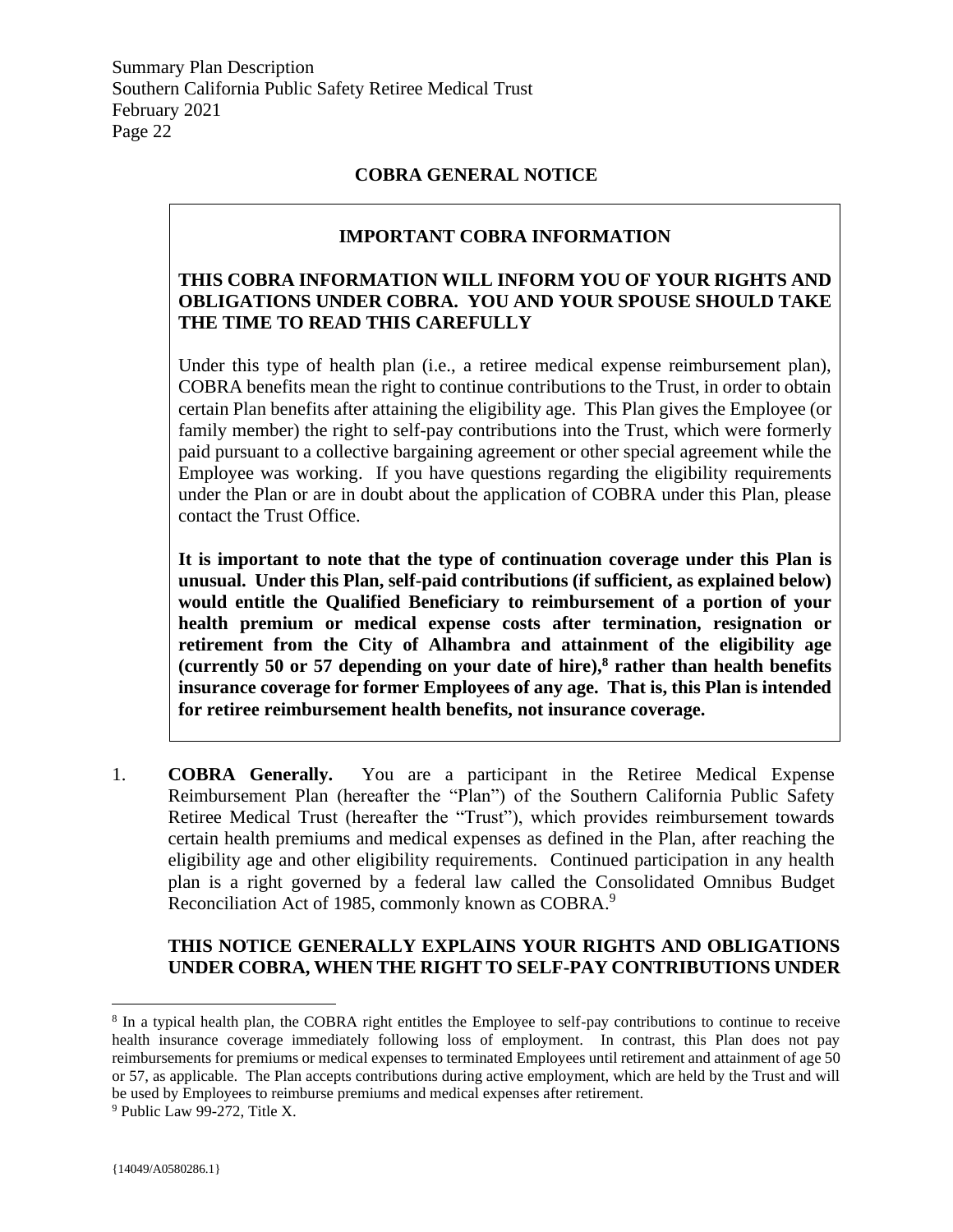# **COBRA MAY BECOME AVAILABLE TO YOU AND WHAT YOU NEED TO DO TO PROTECT YOUR RIGHT TO MAKE COBRA SELF-PAY CONTRIBUTIONS. YOU AND YOUR SPOUSE SHOULD TAKE THE TIME TO READ THIS CAREFULLY.**

# **2. COBRA Coverage Means the Right to Self-Pay Continued Contributions to Plan.**

A. Application of COBRA to This Plan. Under this Plan, COBRA continuation coverage is the right to continue contributions to the Trust through self-pay contributions, when contributions to the Trust would otherwise have ceased because of a certain life event known as a "Qualifying Event." After a Qualifying Event, the Plan must offer each person who is a "Qualified Beneficiary" the COBRA right to self-pay contributions, which were formerly being forwarded pursuant to a collective bargaining agreement or special agreement. By offering a Qualified Beneficiary this right, generally, the Plan is offering that individual the ability to increase his or her benefits from the Plan in one of three ways:

i) The ability to meet the eligibility requirement to receive a lifetime<sup>10</sup> monthly reimbursement benefit from the Plan, which he/she may not otherwise have been able to meet (see **Section 2(B)** below); and/or

ii) To augment their monthly post-retirement benefit, if the person had already satisfied minimum eligibility requirements.

You, your spouse, and your Children could become Qualified Beneficiaries if contributions to the Trust on behalf of the covered Employee cease due to a Qualifying Event.

B. Plan Eligibility Requirements. To be eligible to receive these health premium and medical expense reimbursement benefits after attaining eligibility age, this Plan requires that the Employee earn at least 7 years of Active Service, as defined in Section 2.2 of the Plan. Therefore, making COBRA self-pay contributions could make you eligible, depending on how many years of Active Service you have earned at the time of the Qualifying Event.

Also, since the Plan provides for a gradually increasing level of benefits based on the number of years of contributions, you may increase your monthly Benefit Level if you make additional contributions. It is important for you to determine whether making these additional contributions makes sense in your particular situation. If you choose to continue making contributions to this Plan, the number of your self-pay contributions is limited to the number allowed by COBRA, as stated in Section 7 below.

 $10$  The Plan is currently written to provide benefits for most Retirees until death. However, this is not guaranteed. The Trustees reserve the right to modify or terminate benefits as necessary to preserve the financial soundness of the Plan.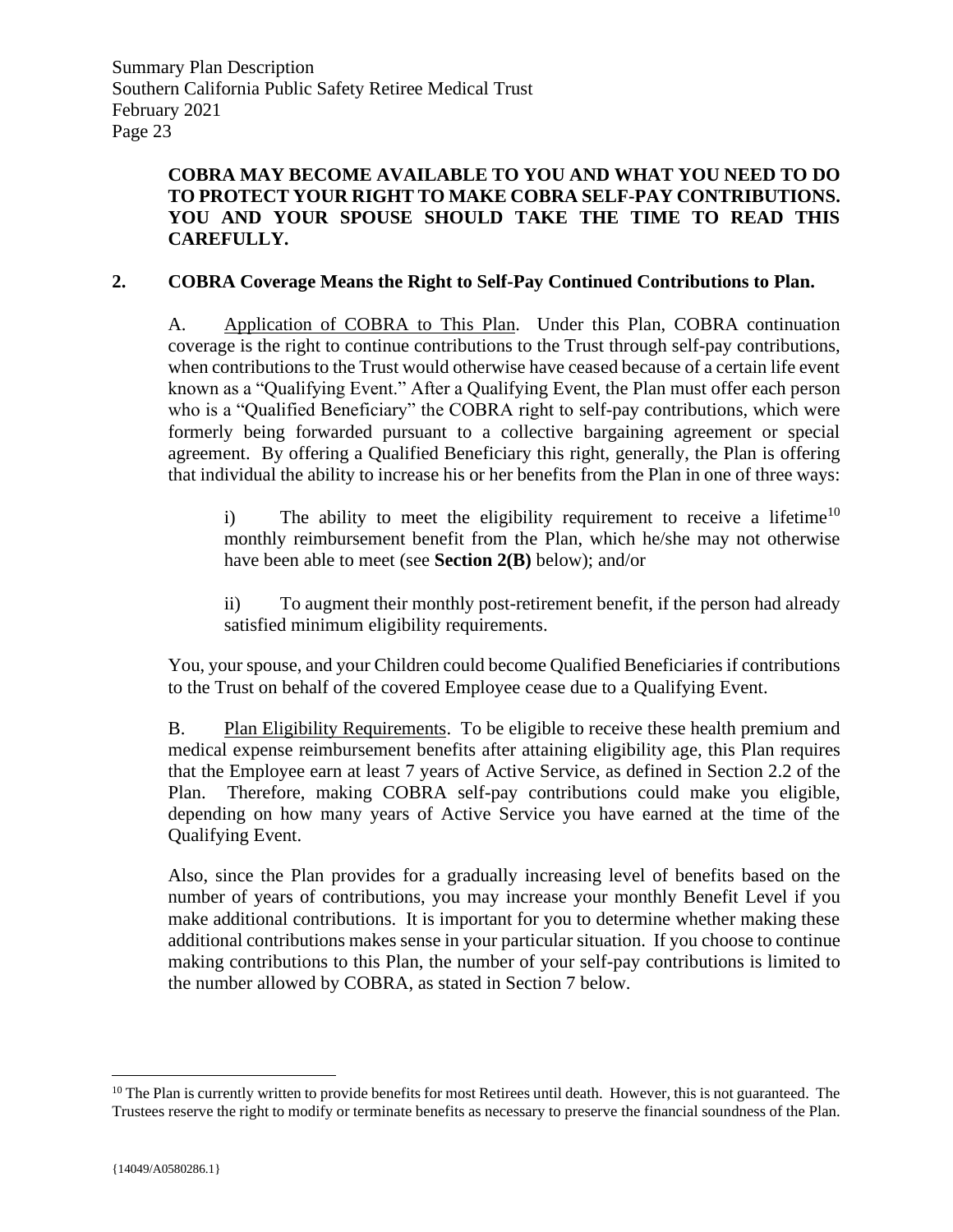C. Consequence of Nonelection. If you choose not to continue contributing to this Plan and you have not earned 7 years of Active Service, you will receive no benefits from the Plan and will forfeit all Active Service earned under this Plan.

D. Surviving Spouses and Children. Surviving Spouses and Children may also have the right to continue self-pay contributions under certain circumstances. Contact the Trust Office at the address in Section 5 below for details.

# **3. Qualifying Events and Qualified Beneficiaries.**

A. Employee as a Qualified Beneficiary. If you are an Employee, you will become a Qualified Beneficiary and have the right to self-pay contributions for yourself (and your beneficiaries), if contributions to the Trust on your behalf cease due to any of the following "Qualifying Events":

i) Termination of Employment. Your employment is terminated for any reason other than gross misconduct; or

ii) Reduction of Work Hours. Your hours of employment are reduced. Either of these Qualifying Events generally gives you the right to continue selfpay contributions to this Plan.

B. Spouse as a Qualified Beneficiary. If you are the spouse of an Employee covered by this Plan, you will become a Qualified Beneficiary and may have the right to self-pay contributions for yourself if contributions to the Trust on your spouse's behalf cease due to any of the following "Qualifying Events,"<sup>11</sup> and provided that the Employee does not elect to self-pay contributions under COBRA\*:

i) Employee Spouse's Death. The death of your spouse; or

ii) Termination of Employee Spouse's Employment. A termination of your spouse's employment (for reasons other than gross misconduct);

iii) Reduction of Employee Spouse's Work Hours. A reduction in your spouse's hours of employment; or

iv) Divorce. If the Employee and spouse divorce during contributions or during benefit payments, a QDRO will provide more rights to ongoing and future benefit payments than COBRA, but this is a Qualifying Event for COBRA.

 $11$  Some health plans recognize the Qualifying Event of loss of coverage due to eligibility for Medicare benefits. However, there is no loss of coverage upon eligibility for Medicare under this Plan. In fact, the Plan reimburses premiums for Medicare Part A, B and D, and medical expenses not covered by Medicare.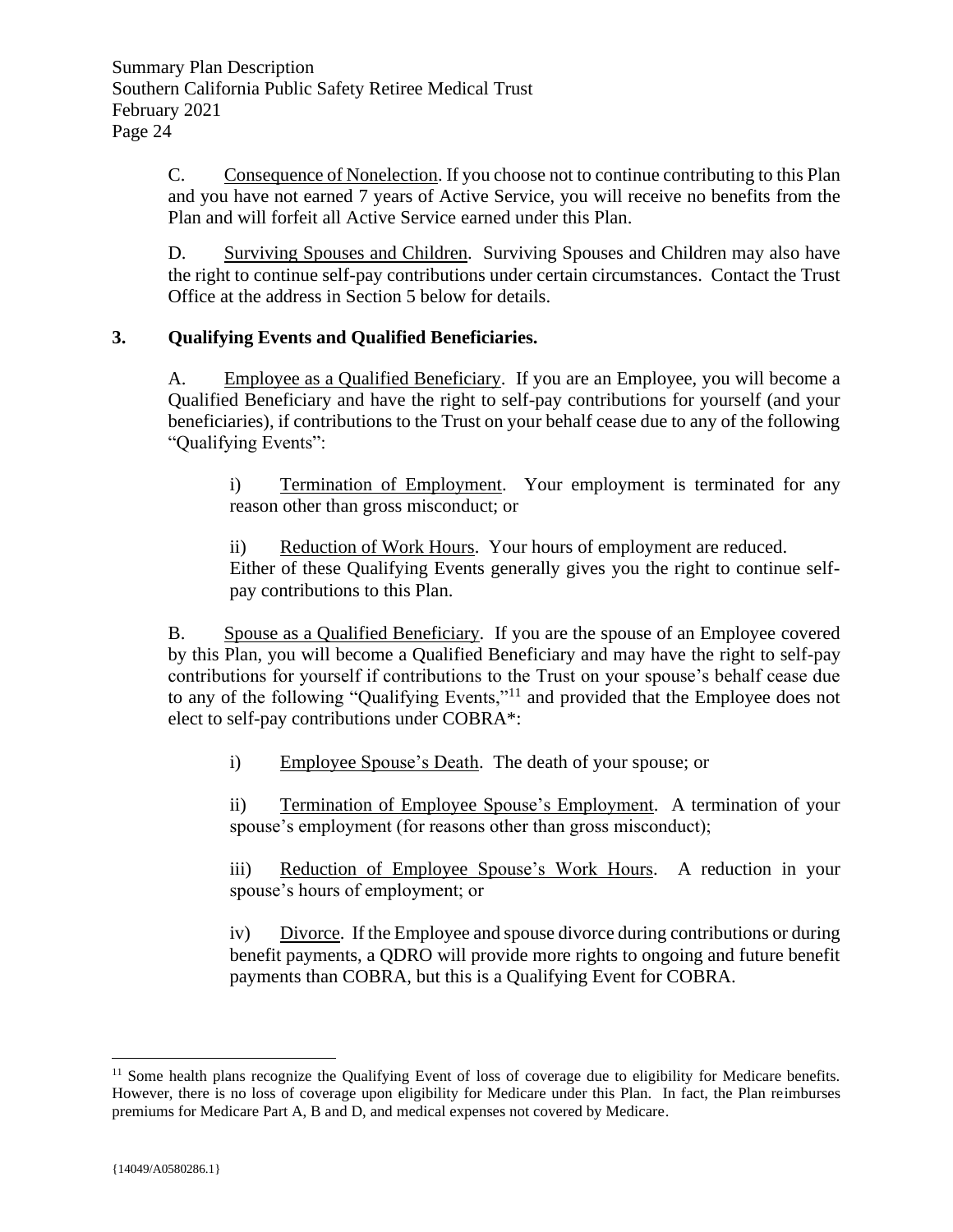> \***Note:** Only one member of a family may make self-pay contributions in this type of health plan. If there are multiple Qualified Beneficiaries, for example a former Employee and a spouse, you should confer together and decide whether electing to make COBRA self-pay contributions makes sense in your case, and which of you will make the election. It is important to note that due to the nature of this type of Plan, you do not each have independent rights to elect self-pay contributions. This means that only one Qualified Beneficiary can self-pay.

> C. Child as a Qualified Beneficiary. If you are a child of an Employee covered by this Plan, you may become a Qualified Beneficiary and may have rights to self-pay contributions to this Plan if contributions to the Trust on your parent's behalf cease due to any of the following Qualifying Events, and provided that the Employee parent or spouse does not elect to self-pay contributions under COBRA:

i) Death of Parent. The death of the parent who is the Employee; or

ii) Termination of Parent's Employment. The termination of that parent's employment (for reasons other than gross misconduct);

iii) Reduction of Parent's Work Hours. A reduction in the parent's hours of employment, where neither the Employee parent nor spouse elect to self-pay contributions under COBRA; or

iv) Loss of Child Status. If a Child attains age 26 and loses current reimbursement benefits under the Plan because he/she longer qualifies as a Child under the Plan.

\*See "Note" under Section 3(B).

# **4. Notification of Qualifying Event.**

A. Employer's Notification Responsibility. The Plan will offer the COBRA option to self-pay contributions to Qualified Beneficiaries only after the Plan Administrator has been notified that a Qualifying Event has occurred. When the Qualifying Event is the termination of employment, reduction of hours of employment, or death of the Employee, your Employer must notify the Plan Administrator of the Qualifying Event.

B. Qualified Beneficiary's Notification Responsibility. Under COBRA, the Employee or a family member has the responsibility to provide written notice, within the time limits described in Section 4(C) below, to the Trust Office of the occurrence of any of the following Qualifying Events:

i) Divorce of the Employee and spouse;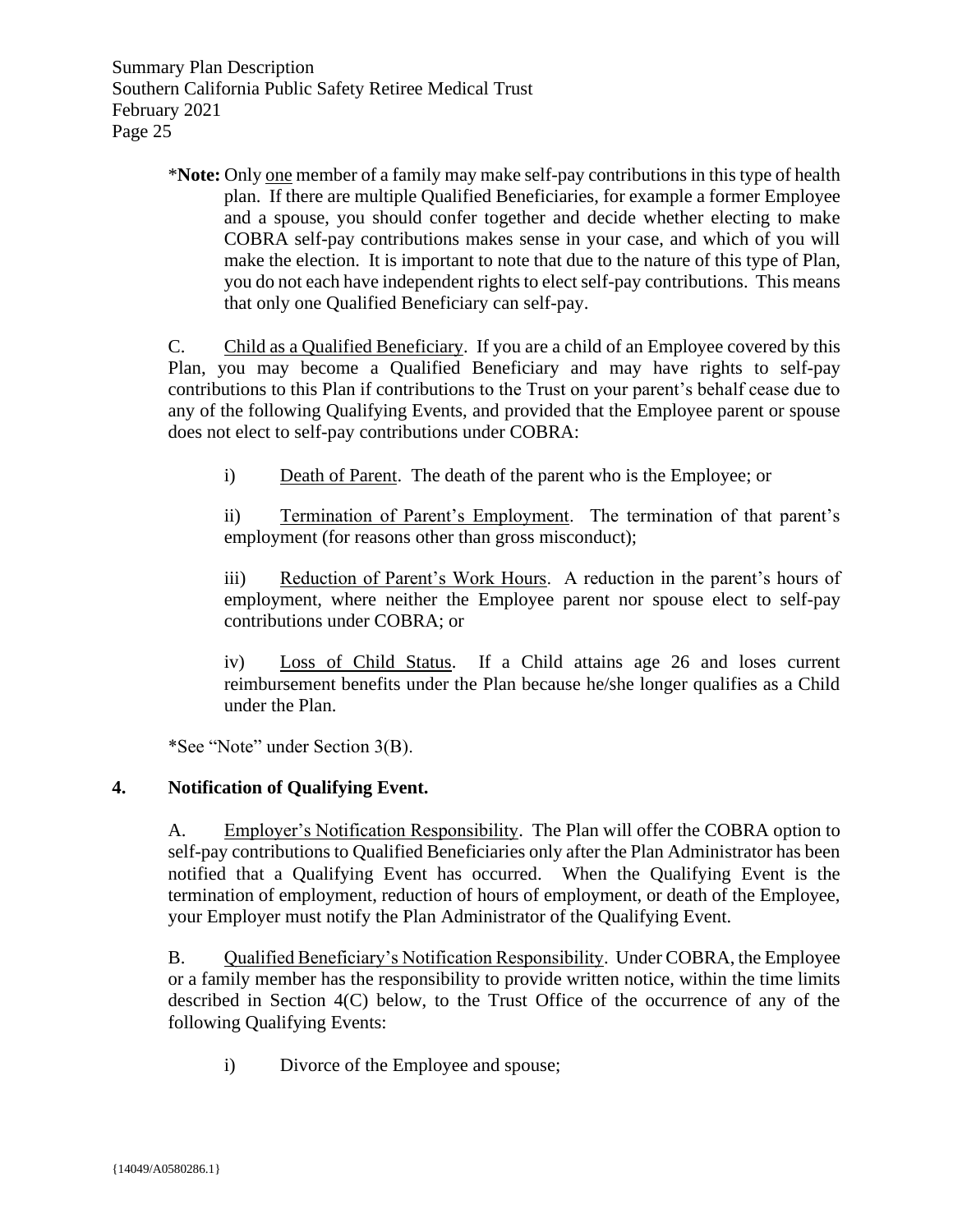ii) The occurrence of a second Qualifying Event after a Qualified Beneficiary has become entitled to self-pay contributions under COBRA for a maximum period of 18 months (or 29 months in the case of a disability, as described in Section 6 below);

iii) A Qualified Beneficiary is determined by the Social Security Administration to be disabled at any time prior to or during the first sixty (60) days of self-pay contributions; or

iv) A Qualified Beneficiary, who was determined as disabled is subsequently determined by the Social Security Administration as no longer disabled.

C. Timing Requirements for Qualified Beneficiaries to Notify the Trust Office of Qualifying Events.

i) Qualifying Events Other Than Disability. The period for providing notice to the Trust Office of a Qualifying Event, is **60 days after** the latest of:

a) *Qualifying Event.* The date that the Qualifying Event occurs; or

b) *Contributions to the Trust Cease.* The date that contributions to the Trust cease or should cease as a result of the Qualifying Event; or

c) *The Date you Receive Notice.* The date that you are informed through this Notice of your responsibility to provide notice to the Trust Office and the Plan's procedures for providing such notice (see Section 5 below).

ii) Qualifying Event of Disability. The period for providing notice to the Trust Office of a disability determination is **60 days after** the latest of the following events (but no later than the end of the first 18-month period of self-pay contributions):

a) *Determination by Social Security Administration.* The date of the disability determination by the Social Security Administration;

b) *Disability.* The date that the disability occurs;

c) *Contributions to the Trust Cease.* The date that contributions to the Trust cease or should cease as a result of the Qualifying Event; or

d) *The Date you Receive Notice.* The date that you are informed through this Notice of your responsibility to provide notice to the Trust Office and the Plan's procedures for providing such notice (see Section 5 below).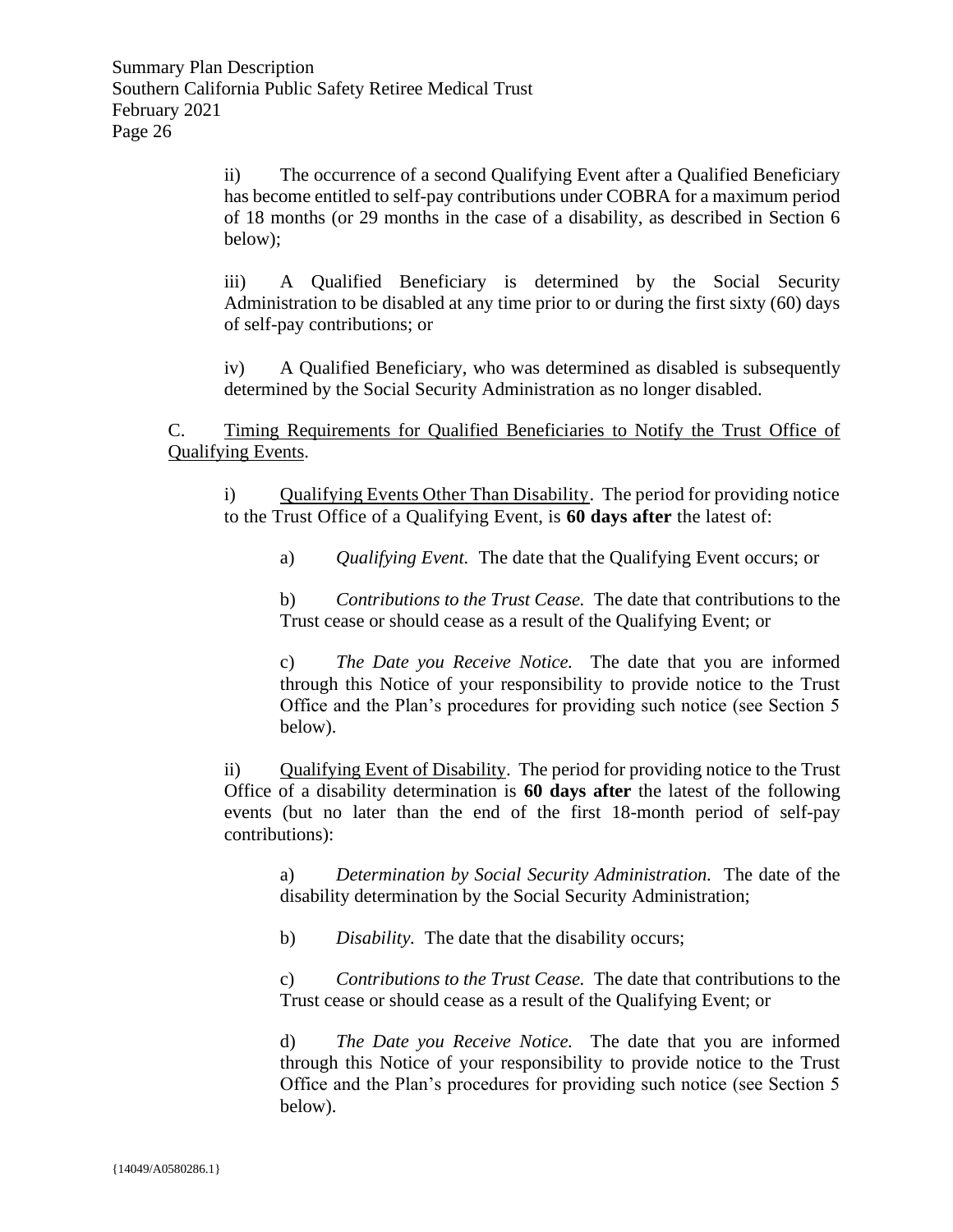iii) Change of Disability Status. The period for providing notice to the Trust Office of a change in disability is **30 days after** the latest of:

a) *Determination by Social Security Administration.* The date the Social Security Administration determines that you are no longer disabled; or

b) *Notice of Responsibility and Procedure.* The date on which you are informed through this Notice of the responsibility to provide notice and the Plan's procedures for providing notice to the Trust Office (see Section 5 below).

**5. Procedures for Notifying Plan of Qualifying Event.** Subject to the time limits in Section 4(C) above, a Qualified Beneficiary must provide written notice of the Qualifying Event(s), described in Section 4(B) above, to the Trust Office by either first class mail or facsimile (fax). The contact information for the Trust Office is as follows:

> Southern California Public Safety Retiree Medical Trust c/o Benefit Programs Administration 1200 Wilshire Blvd., 5<sup>th</sup> Floor Los Angeles, CA 90017 833.504.3967 [scpublicsafety@bpabenefits.com](mailto:scpublicsafety@bpabenefits.com) www.scpublicsafety.com

The notice of the Qualifying Event should include:

A. Identifying Information of the Employee and Qualified Beneficiary. The name and social security number of the Employee and of the Qualified Beneficiary;

B. Contact Information of the Filing Beneficiary. The current address and phone number of the Qualified Beneficiary who is filing the notice; and

C. Information Relating to the Qualifying Event. The nature of the Qualifying Event and the date on which the Qualifying Event occurred.

When the Trust is notified that one of these Qualifying Events has occurred, it will, in turn, notify you about details concerning your election to continue your contributions to the Trust for the right to receive future benefits.

**6. Maximum Length of COBRA Payments.** Once you have elected to take advantage of your COBRA right to self-pay contributions, your initial payment is due within 45 days of your election. Subsequent periodic payments must be made on a monthly basis and are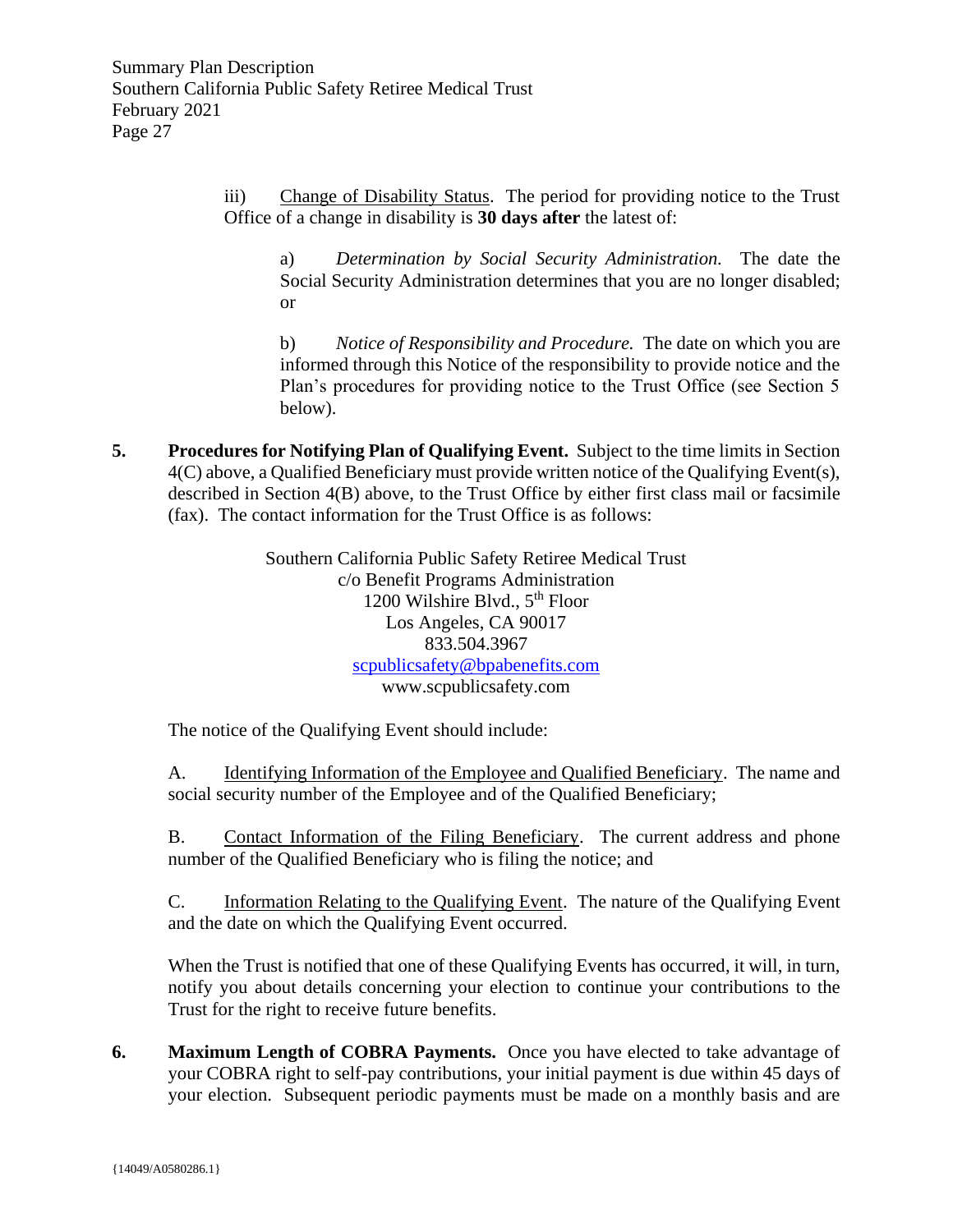due on the first of each month, but no later than thirty (30) days following the first of the month. **You will not receive monthly reminders that payment is due**.

A. First Qualifying Event. COBRA continuation coverage is a temporary continuation of self-pay contributions.

i) 18-month period. When the Qualifying Event is a termination of employment or reduction in hours of employment, the law requires that you be given the opportunity to self-pay contributions for 18 months.

ii) 36-month period. When the Qualifying Event is death of the covered Employee, divorce or loss of child status the COBRA law requires that you be given the opportunity to continue to make contributions to the Trust by self-pay contributions for thirty-six (36) months (three years).

B. Second Qualifying Event Extension (18-month extension of the initial 18-month period). If a second Qualifying Event, other than termination of employment, occurs during the 18-month period of self-pay contributions, the Plan beneficiaries may be eligible to receive an extension of up to 18 months of self-pay contributions, for a maximum of 36 months. See Sections 4 and 5 relating to notification requirements and procedure in the case of a second Qualifying Event.

C. Disability Extension (11-month extension of the initial 18-month period). If a Qualified Beneficiary under the Plan is determined by the Social Security Administration to be disabled, the Plan beneficiaries may be eligible to self-pay for an additional 11 months, for a total of 29 months. The disability would have to have started at some time before the 60th day of the COBRA self-pay contributions and must last at least until the end of the 18-month period of self-pay contributions. See Sections 4 and 5 relating to notification requirements and procedure in the case of disability.

Please note the cost you pay for the additional 11 months may be approximately 50% higher than the amount of the first 18 months if the self-pay contributions include a disabled beneficiary and the extension of period for self-pay contributions would not be available in the absence of a disability.

- **7. Termination of COBRA Payments**. The COBRA law provides that your right to continue COBRA payments may be terminated prior to the full self-pay contribution period―18, 29, or 36 months―for any of the following reasons:
	- A. The Trust no longer maintains the Plan;
	- B. Your Employer no longer contributes to the Plan on behalf of Employees;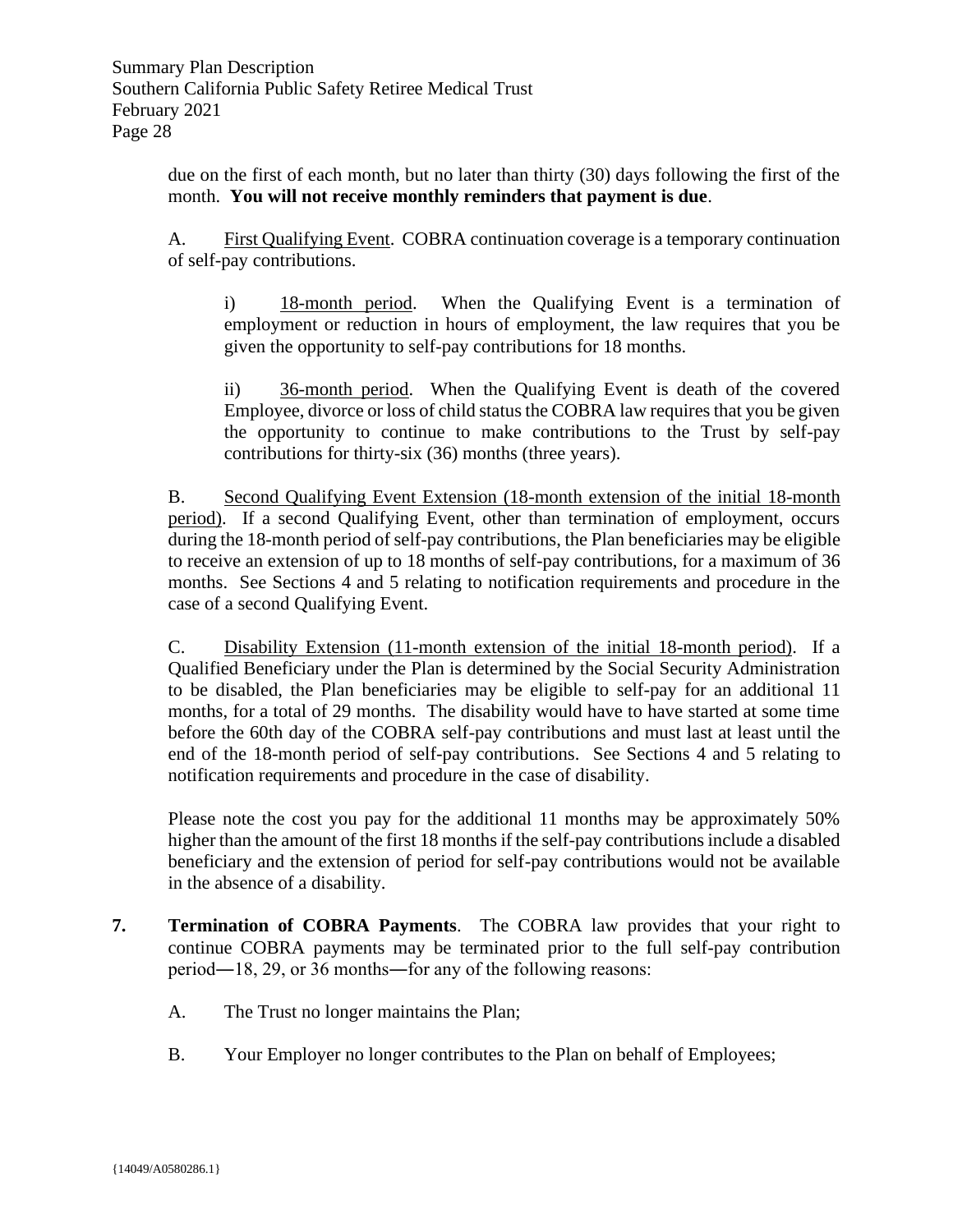C. The monthly self-pay contribution to the Trust under COBRA is not paid timely; or

D. There has been a final determination that you are no longer disabled if you qualified to make an extra 11 months of self-pay contributions based on disability.

You do not have to show that you are insurable to choose continued participation.

- **8. Refund of Contributions Erroneously Paid**. Any self-paid contributions to the Plan made and accepted in error, shall be refunded to you by the Plan Administrator and shall not confer upon you any rights under the Plan if it is determined that you are ineligible to self-pay contributions. Any Active Service granted based on an erroneous contribution will be rescinded.
- **9. Questions about COBRA**. If you have any questions about the Plan or your COBRA continuation self-pay contribution rights, you should contact the Trust Office at the address and/or phone number appearing below.

Southern California Public Safety Retiree Medical Trust c/o Benefit Programs Administration 1200 Wilshire Blvd., 5<sup>th</sup> Floor Los Angeles, CA 90017 833.504.3967 [scpublicsafety@bpabenefits.com](mailto:scpublicsafety@bpabenefits.com) [www.scpublicsafety.com](http://www.scpublicsafety.com/)

For more information about your rights under ERISA, including COBRA, the Health Insurance Portability and Accountability Act (HIPAA), and other laws affecting group health plans, contact the nearest Regional or District Office of the U.S. Department of Labor's Employee Benefits Security Administration (EBSA) in your area or visit the EBSA Website at [www.dol.gov/ebsa.](http://www.dol.gov/ebsa)

**10. Address Changes**. In order to protect your family's rights, you should keep the Plan Administrator informed of any changes in marital status or address of yourself and family members. Send all address changes to the Trust Office address stated in Section 9 above. You should also keep a copy, for your records, of any notices you send to the Plan Administrator.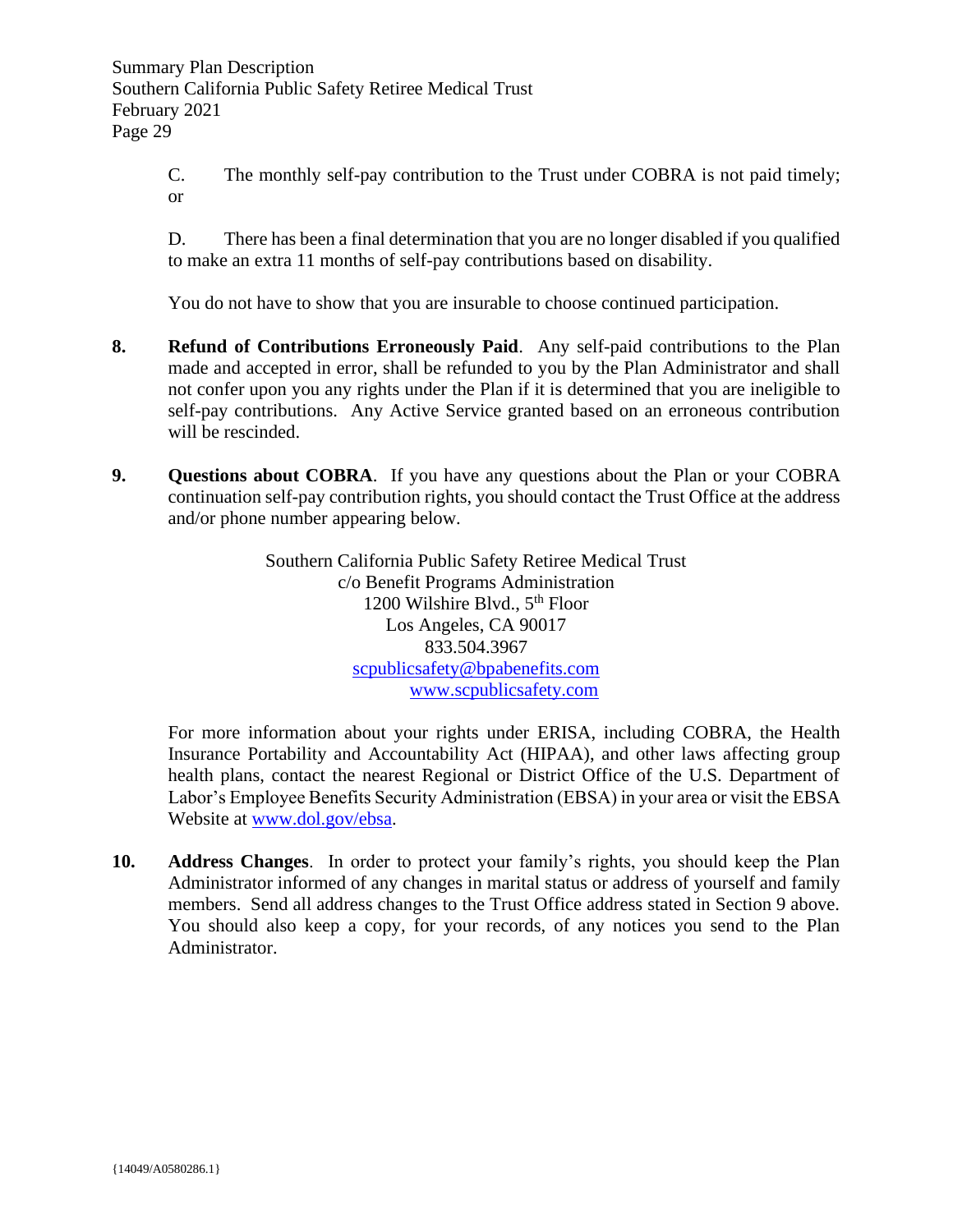# **NOTICE OF PRIVACY PRACTICES**

#### **WITH RESPECT TO PROTECTED HEALTH INFORMATION**

<span id="page-30-0"></span>The Health Insurance Portability and Accountability Act of 1996 (HIPAA) contains a Privacy Rule pertaining to information, called protected health information, that identifies a particular individual and relates to the past, present, or future physical or medical condition of the individual, provision of health care to the individual, or payment for the provision of health care to the individual. The Southern California Public Safety Retiree Medical Trust is required to provide you with this Notice describing our duties and your rights with respect to protected health information and the manner in which it may be used or disclosed.

# **THIS NOTICE DESCRIBES HOW MEDICAL INFORMATION ABOUT YOU MAY BE USED AND DISCLOSED AND HOW YOU CAN GET ACCESS TO THIS INFORMATION. PLEASE REVIEW IT CAREFULLY.**

**I. Our Duties Concerning Protected Health Information**. We are required by law to maintain the privacy of protected health information according to the terms of the Privacy Rule and other applicable laws. We are also required to abide at all times by the terms of this Notice. Your rights and our duties as set forth herein are governed by extensive regulations about which you can obtain further information by contacting the Privacy Contact Officer identified in Section VII of this Notice.

If any applicable state or federal law imposes limitations upon uses and disclosures of protected health information that are more stringent than the limitations imposed under the Privacy Rule, we are required to adhere to those more stringent limitations.

**II. Uses and Disclosures for Treatment, Payment, and Health Care Operations.** Except with respect to uses or disclosures that require an authorization as described in Section IV of this Notice, we may use or disclose protected health information for treatment, payment, or health care operations as set forth in Paragraphs II.A–II.D, below, without obtaining your consent. We may elect to obtain your consent to use or disclose protected health information for such purposes, although we are not required to do so. Moreover, such consent shall not be effective to permit a use or disclosure of protected health care information that requires an authorization as described in Section IV of this Notice.

- **A.** For our payment of premium reimbursement claims. Payment includes but is not limited to actions concerning eligibility, coverage determinations (including appeals), and billing and collection. For example, the Trust may inform a provider or insurer whether a Trust beneficiary is entitled to premium reimbursement.
- **B.** For the payment activities of another covered entity or health care provider to whom we disclose the information. For example, the Trust may disclose its payment on a claim to another health plan, to coordinate payment of claims.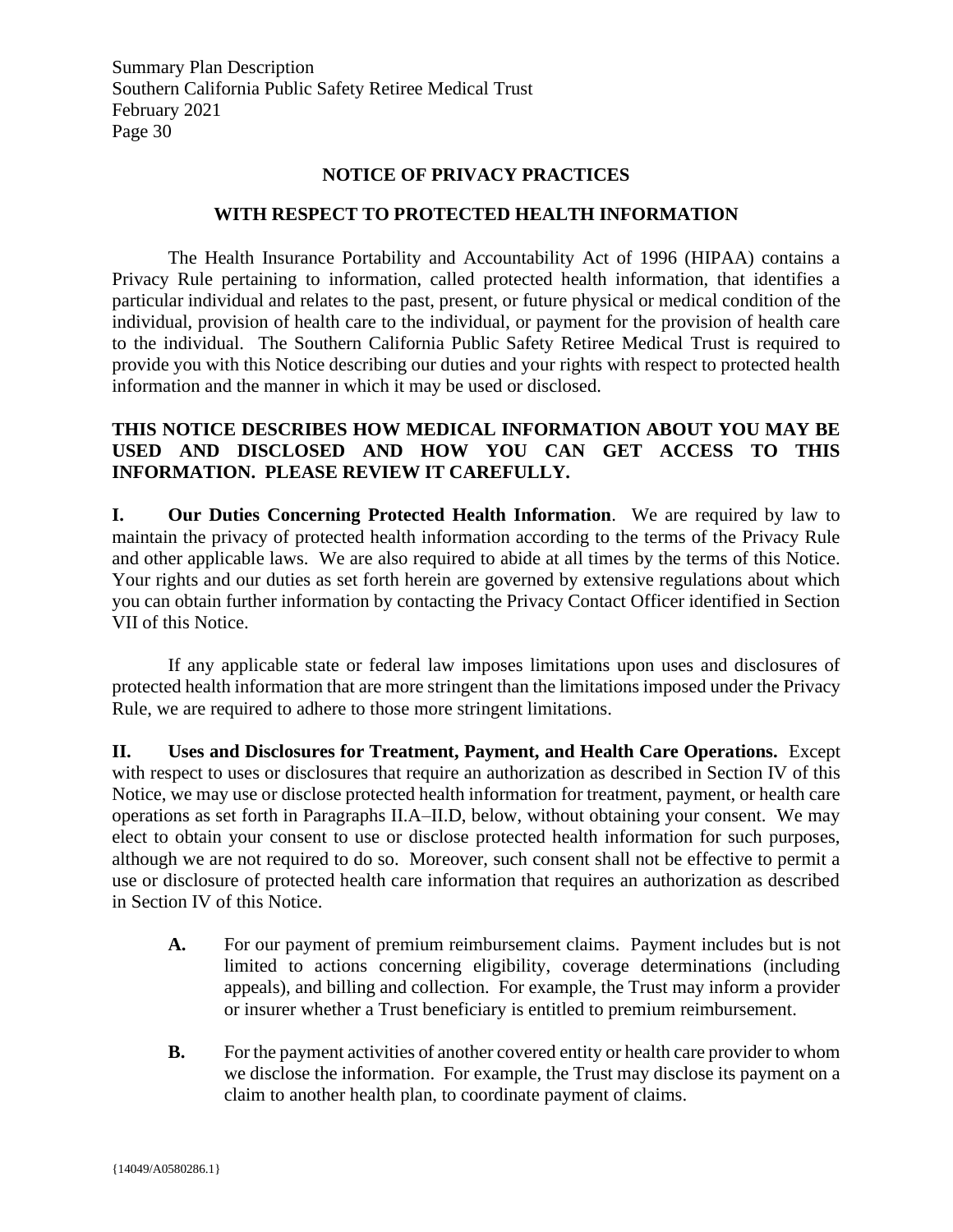- **C.** To another covered entity for health care fraud and abuse detection or compliance or health care operations. For example, the Trust may disclose payment history to another reimbursement plan to investigate, and related functions that do not involve treatment, provided that each entity has or had a relationship with the individual to whom the information pertains and information disclosed pertains to that relationship.
- **D.** To disclose protected health information to the Board of Trustees of the Trust, as the plan fiduciary, as necessary for Trust administration. The Board has signed a certification, agreeing not to use or disclose PHI other than as permitted by the Plan documents, or as required by law.

**III. Other Uses and Disclosures Permitted or Required Without Authorization.** We may, by complying with the requirements specified in the Privacy Rule, use or disclose protected health information without your written consent or authorization, and without providing you the opportunity to agree or object to such use or disclosure, in the following circumstances:

- **A.** When and to the extent such use or disclosure is required by law.
- **B.** For public health activities or public health oversight authorized by law.
- **C.** When and to the extent required or authorized by law or authorized by you regarding child abuse, neglect, or domestic violence.
- **D.** To the extent authorized by order of a court or administrative tribunal or in response to a subpoena, discovery request, or other lawful process in a judicial or administrative proceeding.
- **E.** For law enforcement purposes, subject to appropriate safeguards, when required by law or by a judicial or administrative order, or in other circumstances involving the provision of information to law enforcement officials for the purpose of locating an individual, determining whether the individual has been the victim of a crime, reporting crime in emergencies, or if the information constitutes evidence of criminal conduct on our premises.
- **F.** For coroners, medical examiners, and funeral directors to perform their legal duties.
- **G.** For procurement, banking, or transplantation of cadaveric organs, eyes, or tissue.
- **H.** For research purposes where there is appropriate documentation of an alteration to or waiver of the individual authorization required for such use or disclosure of protected health information, and the researcher represents that the use of such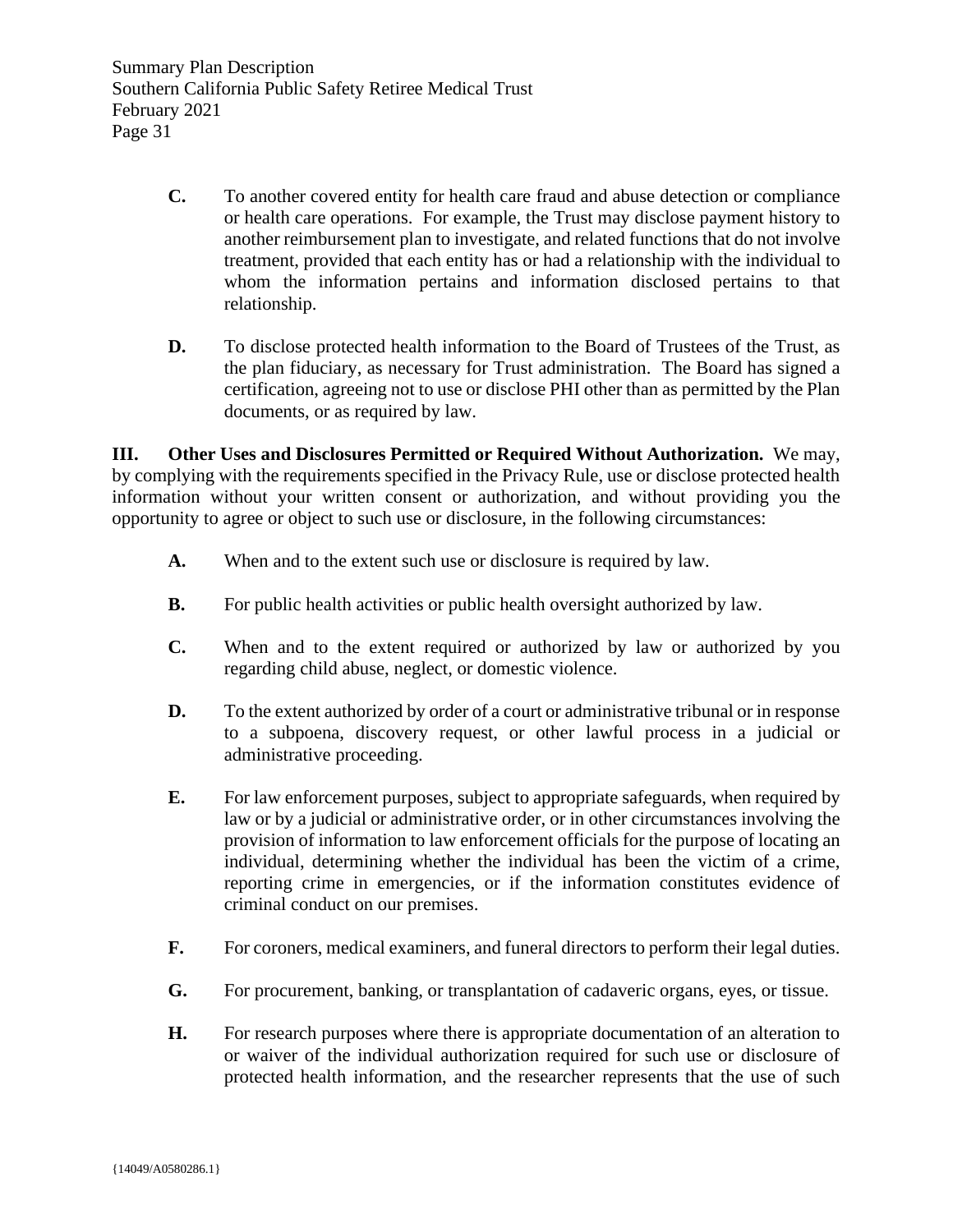information is necessary for the research and will be limited as required by the Privacy Rule.

- **I.** To prevent or lessen a serious and imminent threat to health or safety or enable law enforcement authorities to identify or apprehend an individual.
- **J.** For specialized government functions related to military personnel, veteran's benefits, national security, protective services, medical suitability determinations, law enforcement custodial situations, and public benefits programs.
- **K.** For compliance with workers' compensation and similar programs that provide benefits for work-related injury or illness regardless of fault.
- **L.** Deidentified information (i.e., the Trust may disclose a Beneficiary's health information if it does not identify the Beneficiary, and with respect to which there is no reasonable basis to believe the information can be used to identify the Beneficiary).

**IV. Authorization Required for Other Uses and Disclosures.** Uses and disclosures of protected health information other than those identified above will be made only with your written authorization. You may revoke such authorization at any time, provided that the revocation is in writing, except to the extent that we have taken action in reliance thereon or, if the authorization was obtained as a condition of obtaining insurance coverage, some other law provides the insurer with the right to contest a claim under the policy or the policy itself.

**V. Individual Rights.** All participants have the following rights with respect to protected health information that the Plan maintains about them:

**A. Restrictions on Uses and Disclosures.** You may request that we restrict uses or disclosures of protected health information for the purposes of carrying out treatment, payment, or health care operations or locating and providing information to persons involved with your care or payment for your care.

We are not required to agree your request unless the disclosure is to a health plan for the purposes of carrying out payment or health care operations (and is not for the purpose of carrying out treatment) and the protected health information pertains only to a health care item or service for which the participant has paid the health care provider out-of-pocket and in full. Except as described above, we are not required to agree your request. If we agree, we will be entitled to terminate our agreement with respect to protected health information created or received after we have notified you of the termination. Until then we will be required to abide by the restriction unless the information is required for purposes such as giving you emergency treatment; assisting the Secretary of Health and Human Services to investigate privacy complaints; including your name in a health care facility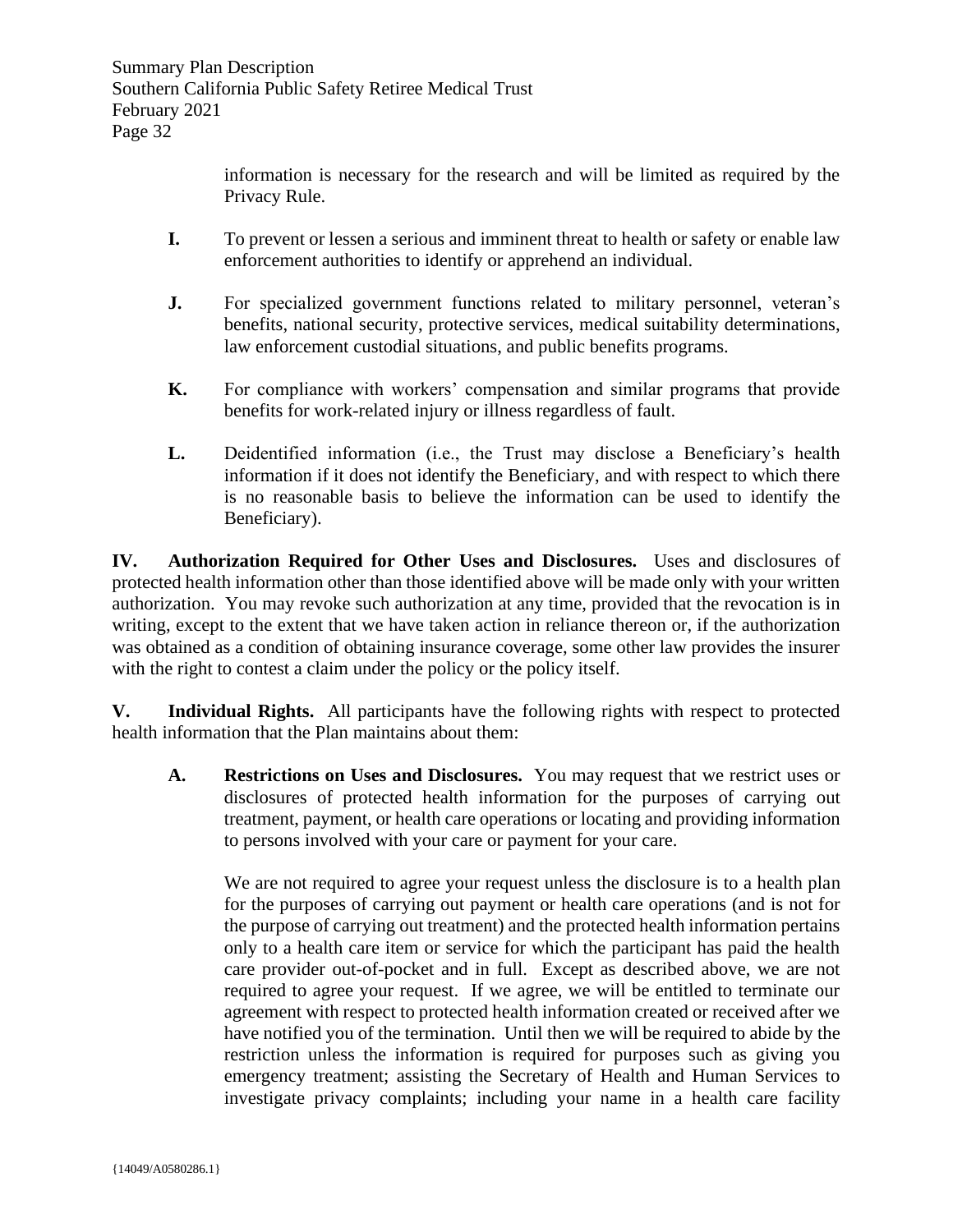directory if you are incapacitated or in emergency circumstances; and circumstances described in Section III of this Notice in which an opportunity to agree or object need not be provided.

- **B. Confidential Communications.** We must accommodate reasonable requests to have protected health information communicated to you in confidence by alternative means or at alternative locations. We may require your request to be in writing, state if appropriate how payment for the accommodation will be handled, specify an alternative method of contacting you, and state that disclosure of all or part of the protected health information could endanger you.
- **C. Access for Inspection and Copying.** You may request access to inspect or copy protected health information that is maintained about you in a designated record set. If we grant your request, we may provide the information requested or, with your consent, furnish an explanation or summary of the information. We may impose a reasonable fee for the costs of copying and mailing the information you have requested and costs to which you have agreed in advance for preparing an explanation or summary. If we deny your request in whole or in part we must, after excluding the information to which access is denied, provide access insofar as possible to other protected health information subject to your request.

We may in some circumstances deny your request without providing an opportunity for review, as when the information consists of psychotherapy notes or was compiled for use in a legal or administrative proceeding, and certain other circumstances. There are other circumstances in which we must provide an opportunity for review of our denial, as when the denial is based upon a determination that provision of the information is likely to cause substantial harm to you or another person. We must in all cases inform you in plain language of the basis for our denial and the means by which you can file a complaint with the Department of Health and Human Services or the Privacy Contract Officer identified in Section VII of this Notice if you believe our denial was improper.

**D. Amendments.** You may request amendments to protected health information maintained about you in a designated record set. If we accept your request in whole or in part, we must identify the information affected thereby, provide a link to the amendment, and make reasonable efforts to notify within a reasonable time persons disclosed by you or known to us who might foreseeably rely on the information to your detriment. We may deny your request if we determine that the information subject to your request is already accurate and complete, is not part of the designated record set, would not be available for inspection as described in Paragraph III.C, above, was not created by us, and in certain other circumstances.

If we deny your request in whole or in part, you will be entitled to submit a written statement of disagreement. We may submit a rebuttal statement. We will be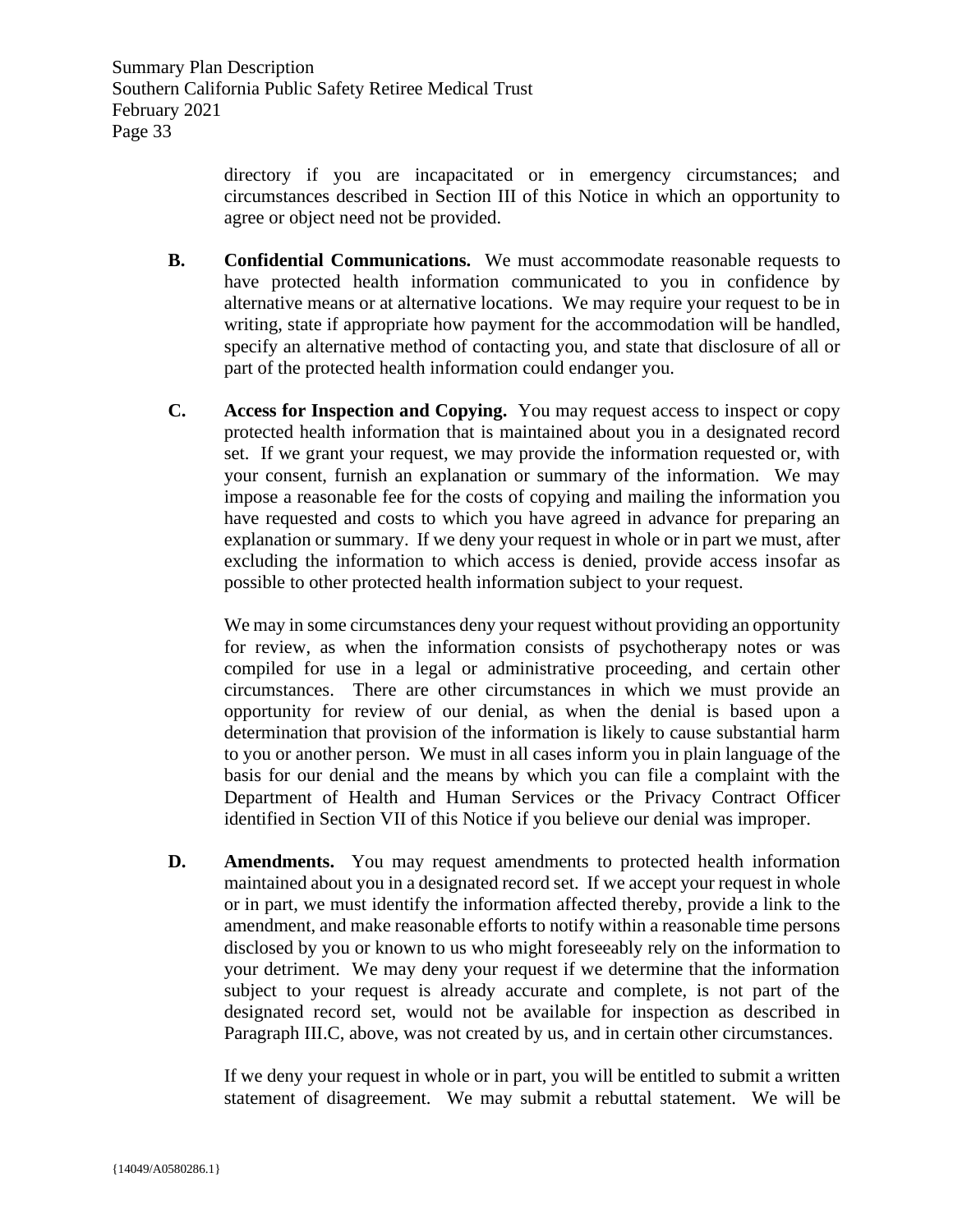> required to identify the information subject to your request and provide a link to the request, our denial, and any statements of disagreement and rebuttal. We will also be required if asked by you to include your request for amendment and our denial with any future disclosures of the information subject to your request. If you submit a statement of disagreement, we will be required to include your request for amendment, our denial, your statement of disagreement, and any rebuttal statement with any subsequent disclosure of the information to which the disagreement relates. We must in all cases inform you in plain language of the basis for our denial and the means by which you can file a complaint with the Department of Health and Human Services or the Privacy Contract Officer identified in Section VII of this Notice if you believe our denial was improper.

- **E. Accountings of Disclosures.** You may obtain an accounting of our disclosures of protected health information about you during any period up to six years before the date of your request. There are certain disclosures to which this right does not apply, such as disclosures made to you or for the purpose of carrying out treatment, payment, and health care operations. In addition, we are required to suspend this right for disclosures to a health oversight agency or law enforcement official if the accounting might impede their activities. The first accounting will be provided without charge. A reasonable cost-based fee may be imposed for subsequent accountings within the same 12-month period. You will be entitled to avoid or reduce the fee by withdrawing or modifying your request.
- **F. Paper Copies of this Notice.** Regardless of the form in which you have chosen to receive this Notice from us, you may receive a paper copy at any time from the Privacy Contact Officer identified in Section VII.

**VI. Changes to Privacy Practices.** We must change our privacy practices when required by changes in the law. We reserve the right to make other changes to our privacy practices or to this Notice that comply with the law. Whenever a change to our privacy practices materially affects the contents of this Notice, we will prepare a revised Notice and send it within 60 days to individuals then covered by the Plan. The Privacy Contact Officer identified in Section VII will also provide a current copy of this Notice upon request. A change to our privacy practices that requires a revision of this Notice may not be implemented before the effective date of the revised Notice. However, we reserve the right make the terms of any revised Notice effective for all protected health information that we maintain.

**VII. Additional Information and Complaints.** You may obtain additional information and/or submit complaints regarding our duties and your rights with respect to protected health information as follows:

**A.** Privacy Contact Officer. The rights and duties described in this Notice are subject to detailed regulations in the Privacy Rule. We have appointed a Privacy Contact